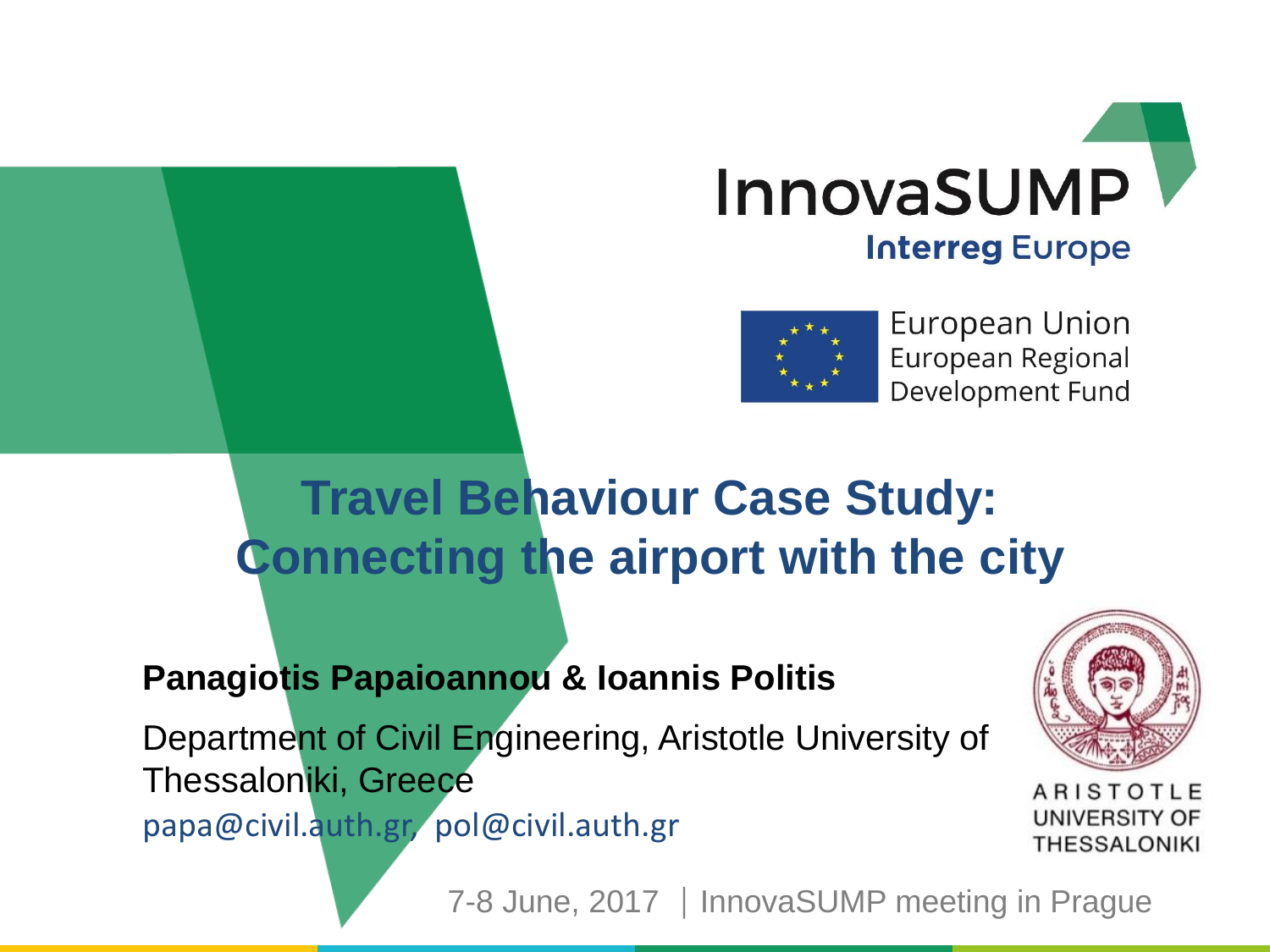

### Presentation outline

- Background Information
- Undertaken Activities Existing transport access Airport future challenges Questionnaire design Stated preference experiment
- Descriptive Statistics
- Mode Choice Specifications
- Modal Bahaviour Results Car Bus Taxi
- Odd Ratios
- Travel Cost and Time Elasticities
- Conclusions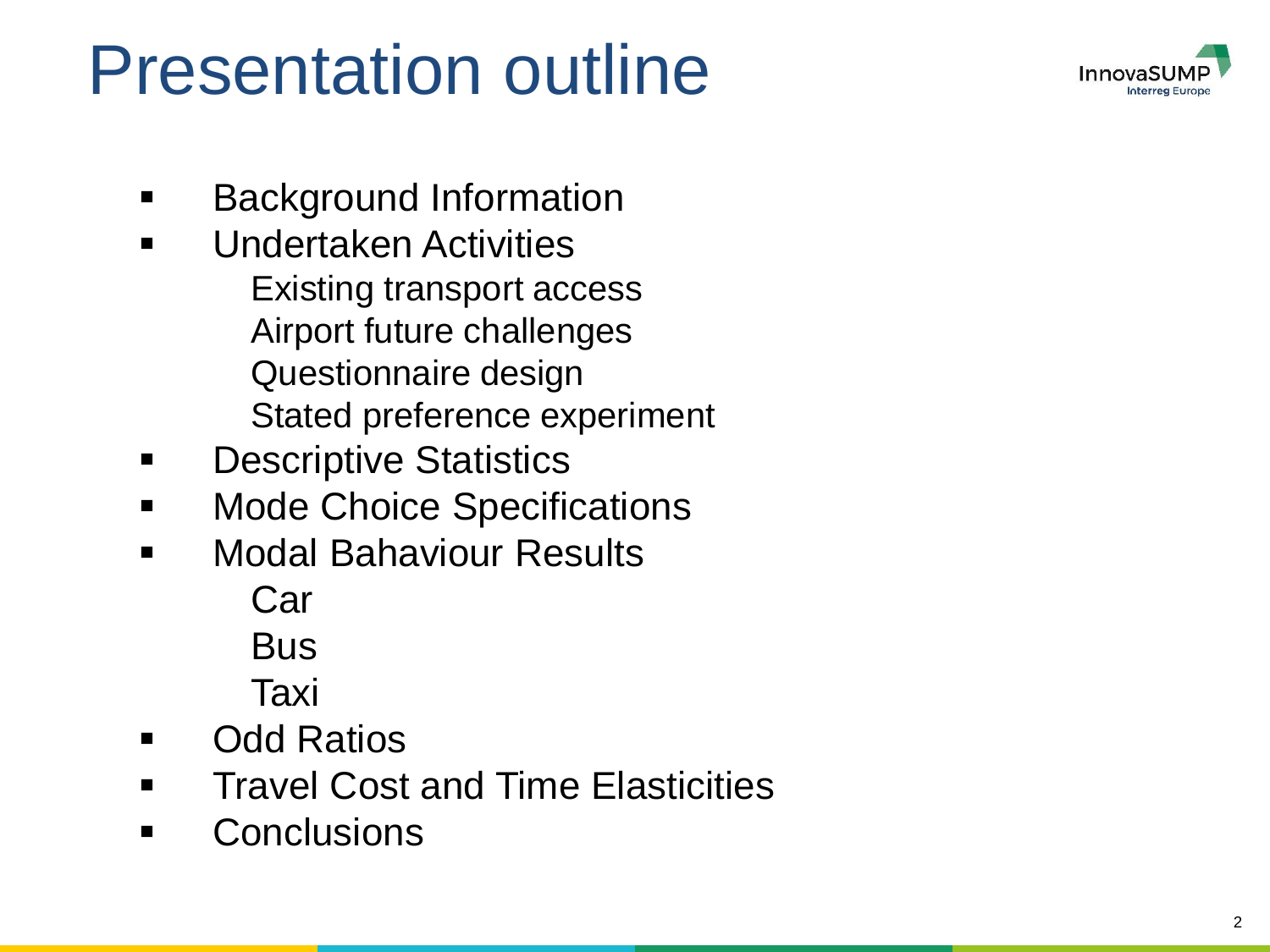## Background Information



#### **Air Passenger Transport Demand**

- has been tremendously increased worldwide, over the last 40 years
- until 2001, had shown growth rates twice as great as world economic growth
- was increased in the last decade, due to

growing penetration of low cost airlines internet spreading smartphone applications need for more long trip mobility

■ airport passenger demand growth -> redesign of airport capacity in terms of runways, terminals, transport access infrastructure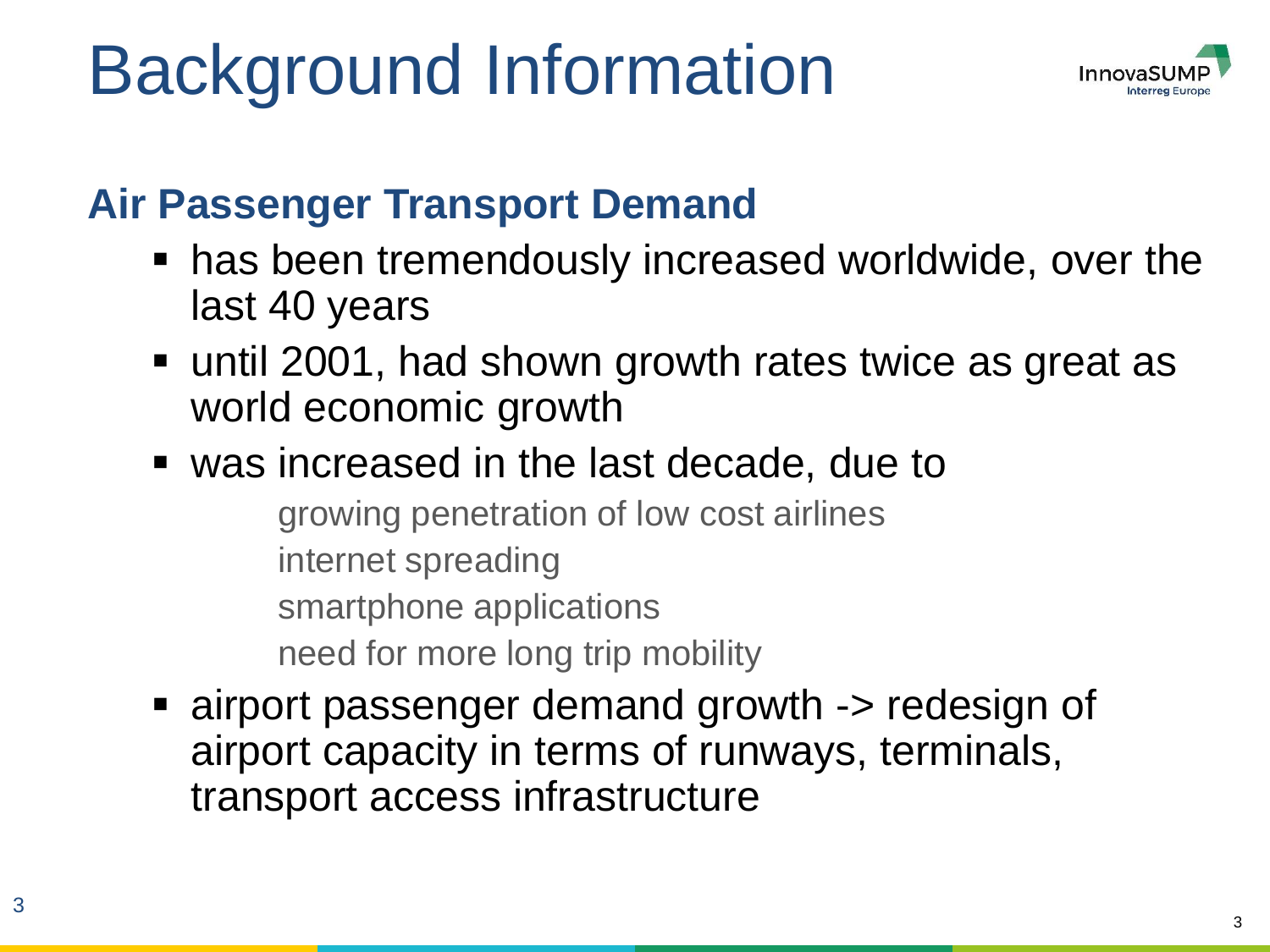## Background Information



#### **Airport Transport Access Infrastructure (1/2)**

- In 2006, almost 40% of the 150 busiest airports in the word had a rail link connection
- 12% were at an advanced stage of planning or constructing a rail link (OECD, 2008)
- rail link connection: the majority of European large airports, fewer cases are observed for the US
- a fixed track system can attract over 40% of the airport visitors
- **Example 1** airports without rail-link connections could not achieve public transport shares greater than 30% (Ashley & Merz,2002)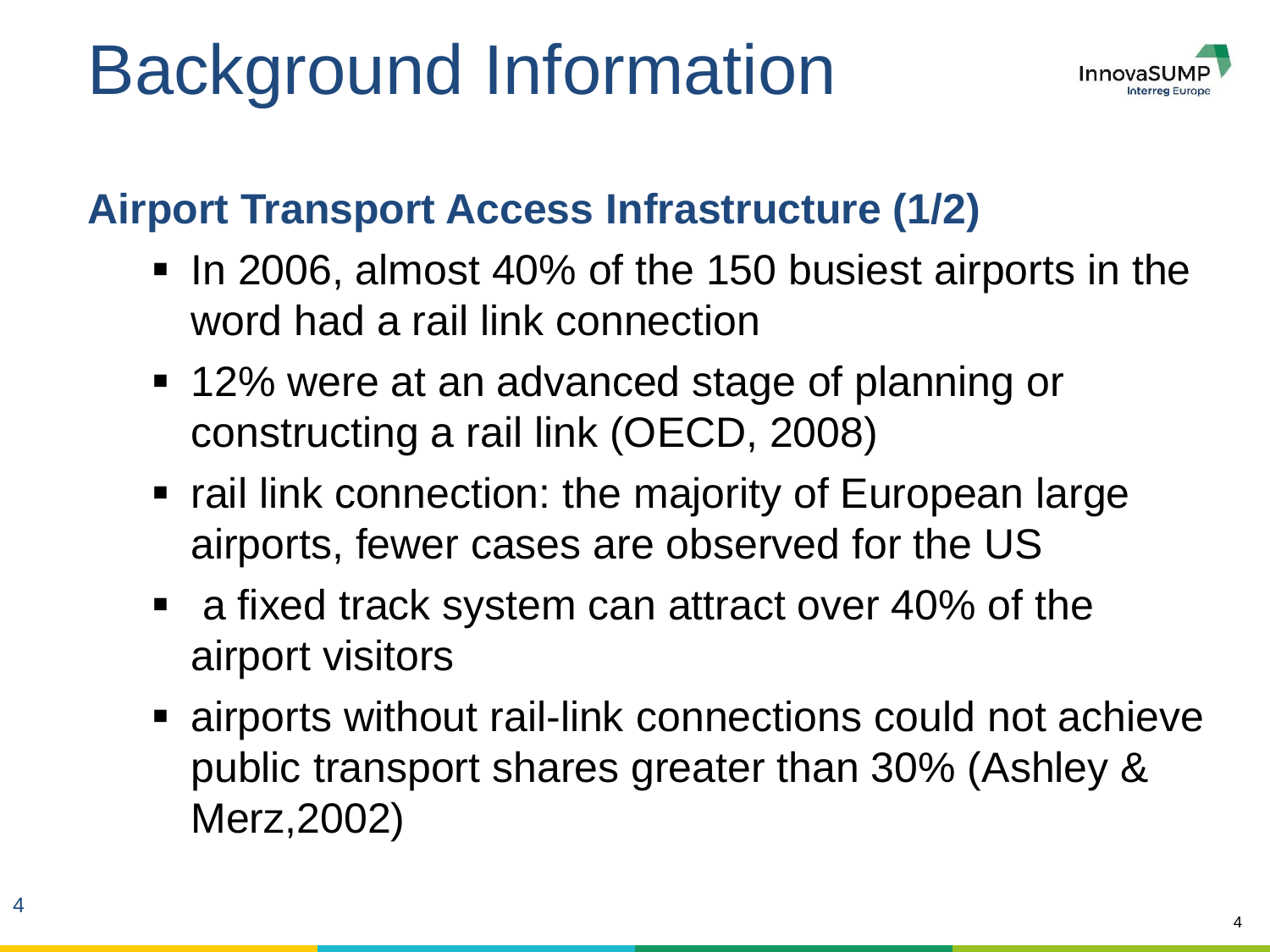## Background Information



#### **Airport Transport Access Infrastructure (2/2)**

- investment postulate high funding resources
- business risk of introducing a new airport link mode should be minimized
- In depth analysis of the parameters affecting the demand of the new mode should be performed.

#### Mode Specific Parameters

Travel time, travel cost, number of transfers

User Specific Parameters

gender, age, income, vehicle ownership, trip purpose, luggage handling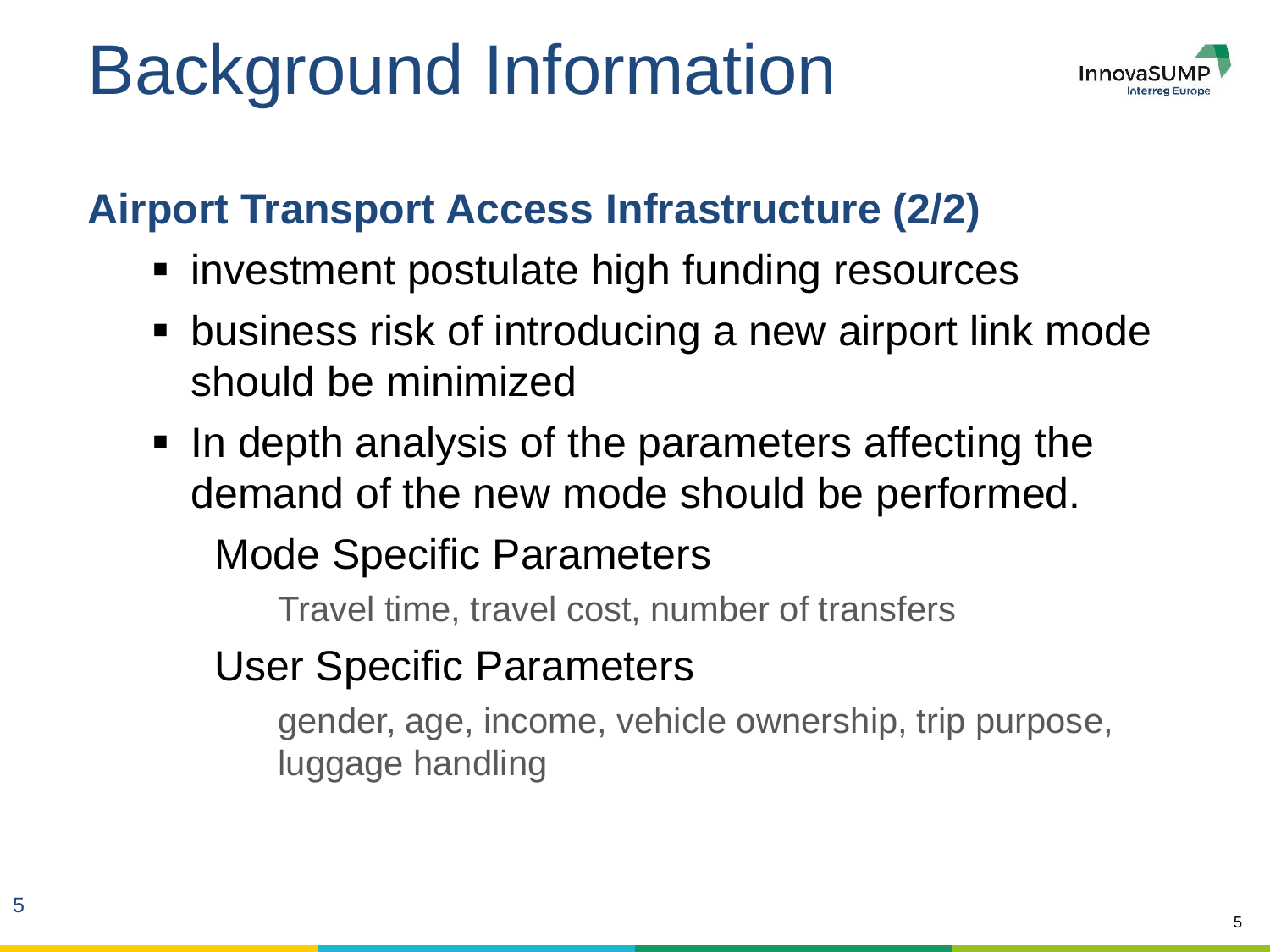

#### **The Airport under examination**

- Thessaloniki International Airport "Macedonia" (IATA code: SKG, ICAO code: LGTS)
- operates since 1930
- second largest state owned airport in Greece
- located in the SE suburban area of the city of Thessaloniki (16 km from the city center)
- a key player for the development of Northern Greece
- serves annually over 4 million passengers (60% international passengers). (HCCA, 2013)
- fully renovated prior to the commencement of the Athens 2004 Olympic Games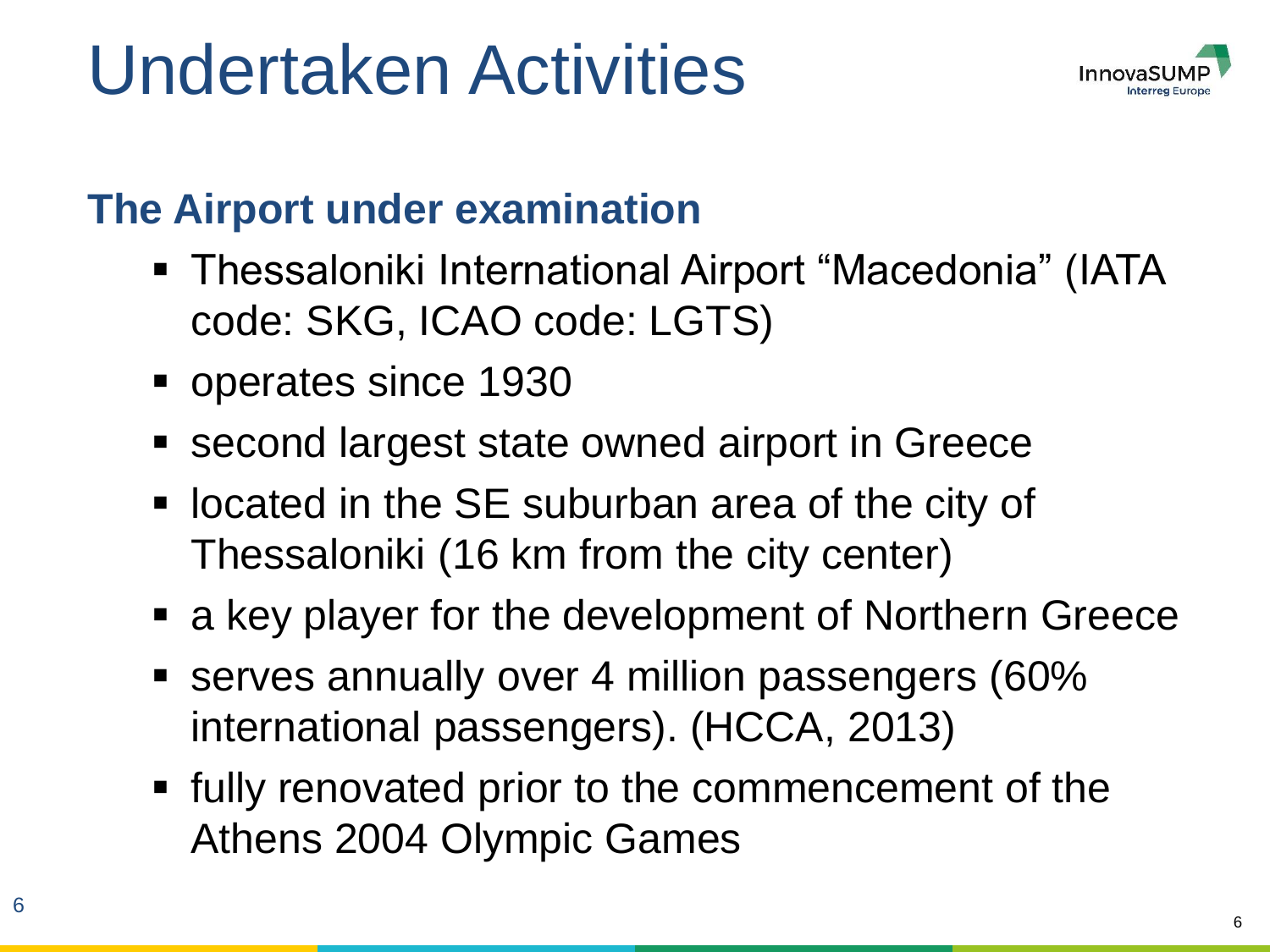

#### **Airport Transport Access Facts**

- located nearby the sea, its access through surface modes is limited
- accessible only by car, public transport (buses) and taxi.
- 2,300 parking spots are provided
- only one bus line runs every 30 min (winter time)
- actual modal split estimation (THEPTA, 2011) Car 54.5% Bus 18.5% Taxi 27.0%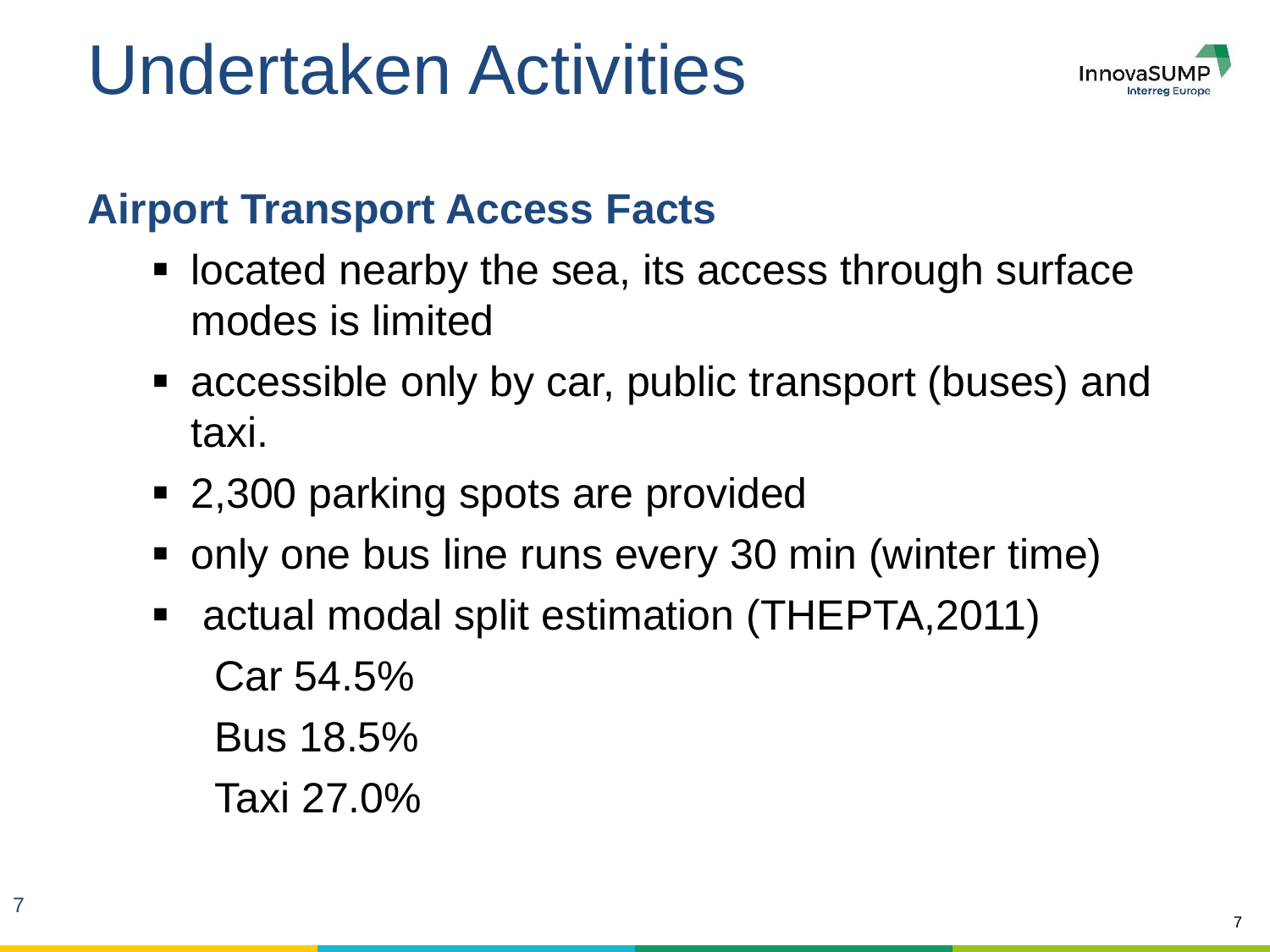

#### **Airport Future Challenges**

- Airport master plan to serve 8 mio passengers
- City's transport plan anticipates a 5.1 km length connection with the metro terminal



**FIGURE 1: The connection of the airport with the metro terminal station "MIKRA"**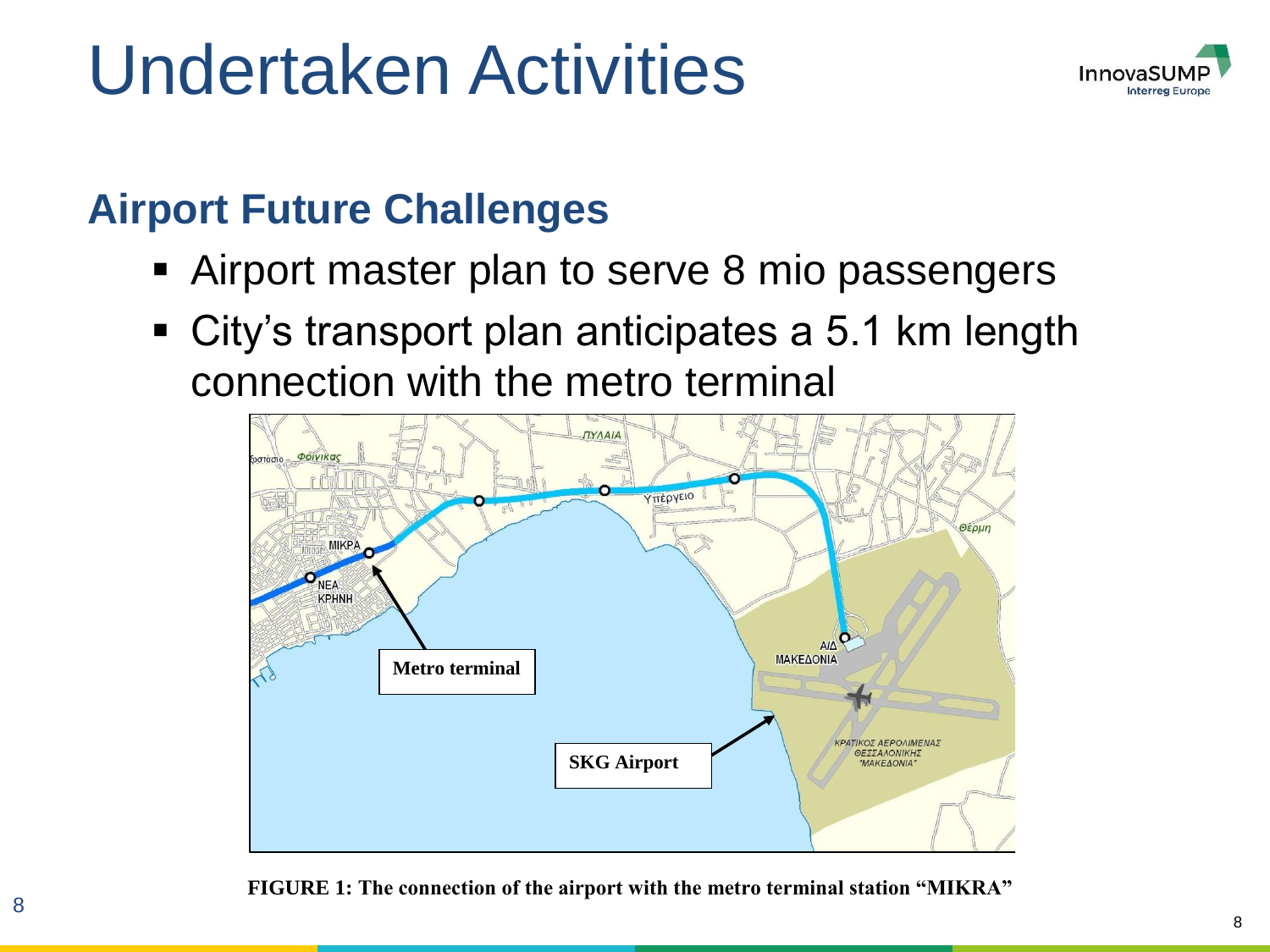

#### **Airport Future Challenges**

■ 3 alternative air link modes were considered Metro (extension line)

Tram

Monorail

- Feasibility study was conducted within CIVITAS-CATALYST project (THEPTA, 2011)
- An advantage to the monorail option was documented
- RP&SP survey was conducted to
	- Car users
	- Bus users
	- Taxi users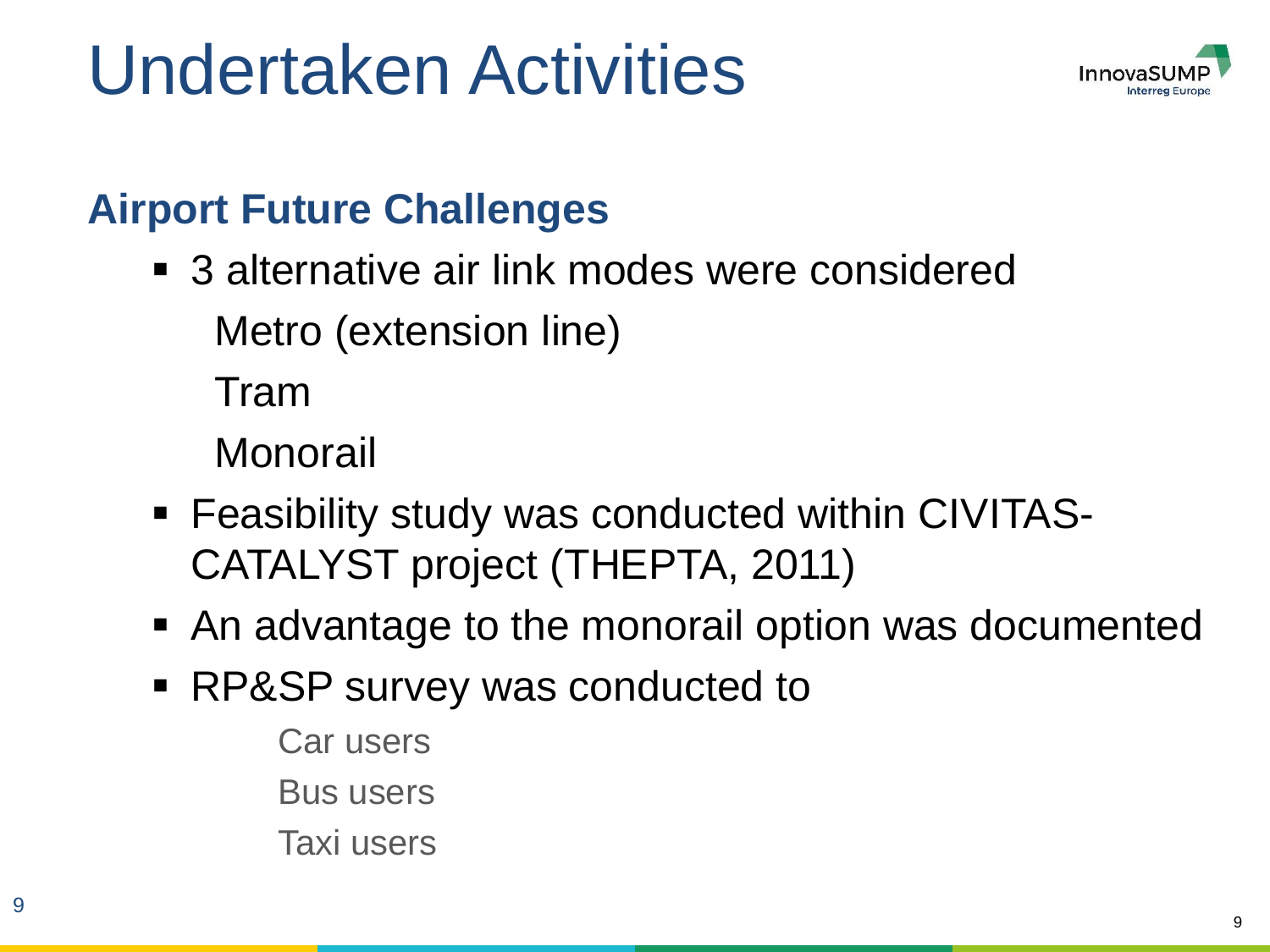

#### **Questionnaire Survey**

- **EXECTION 1: Trip Characteristics of responder** mode used to travel to the airport,
	- travel frequency,
	- estimated trip cost and time to the airport,
	- trip purpose,
	- origin point and/or final destination

#### **Experiment Figure 2: Stated Preference Experiment** Hypothetical scenarios about the examined fix-track systems (fractorial design with 9 choice sets)

**EXECTION 3: interviewees' socio-economic** characteristics.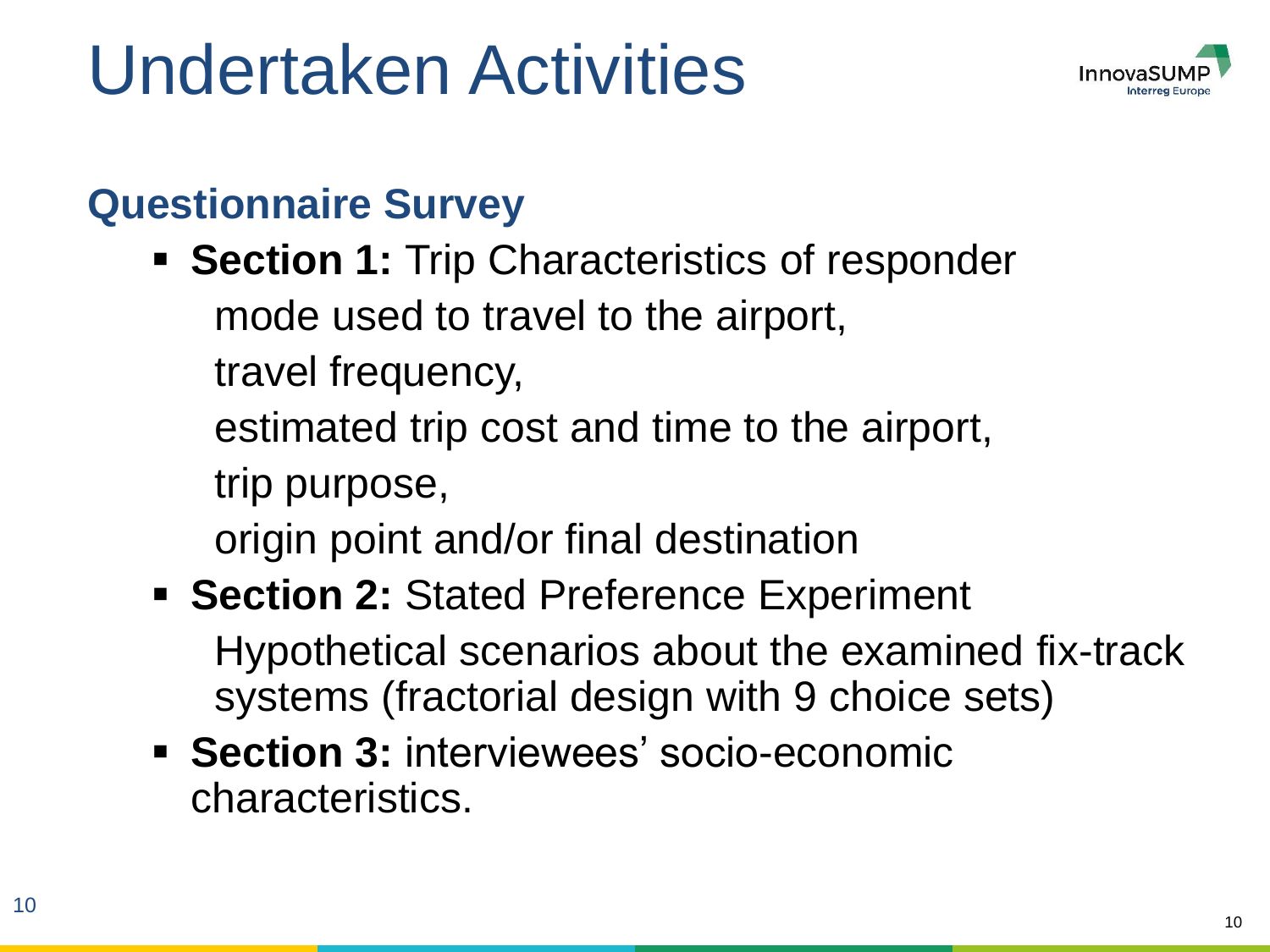

#### **Stated Preference Experiment**

|                    | <b>Metro</b>     | <b>Tram</b>       | <b>Monorail</b>   |  |  |  |  |  |
|--------------------|------------------|-------------------|-------------------|--|--|--|--|--|
| <b>Car Users</b>   |                  |                   |                   |  |  |  |  |  |
| <b>Travel Time</b> | $(-10, 0, +10)$  | $(-10, 0, +10)$   | $(-10, 0, +10)$   |  |  |  |  |  |
| Cost               | $(-5, -3, -1)$   | $(-1, -5, -3)$    | $(-3, -1, -5)$    |  |  |  |  |  |
| <b>Transfers</b>   | (0, 2, 1)        | (2, 1, 0)         | (1, 0, 2)         |  |  |  |  |  |
| <b>Bus Users</b>   |                  |                   |                   |  |  |  |  |  |
| <b>Travel Time</b> | $(0, -10, -20)$  | $(0, -10, -20)$   | $(0, -10, -20)$   |  |  |  |  |  |
| Cost               | $(+1, +2, +3)$   | $(+3, +1, +2)$    | $(+2, +3, +1)$    |  |  |  |  |  |
| <b>Transfers</b>   | (0, 2, 1)        | (2, 1, 0)         | (1, 0, 2)         |  |  |  |  |  |
| <b>Taxi Users</b>  |                  |                   |                   |  |  |  |  |  |
| <b>Travel Time</b> | $(-10, 0, +10)$  | $(-10, 0, +10)$   | $(-10, 0, +10)$   |  |  |  |  |  |
| Cost               | $(-5, -15, -10)$ | $(-10, -20, -15)$ | $(-15, -10, -20)$ |  |  |  |  |  |
| <b>Transfers</b>   | (0, 2, 1)        | (2, 1, 0)         | (1, 0, 2)         |  |  |  |  |  |

**Table 1 Attribute Levels for the SP Experiment**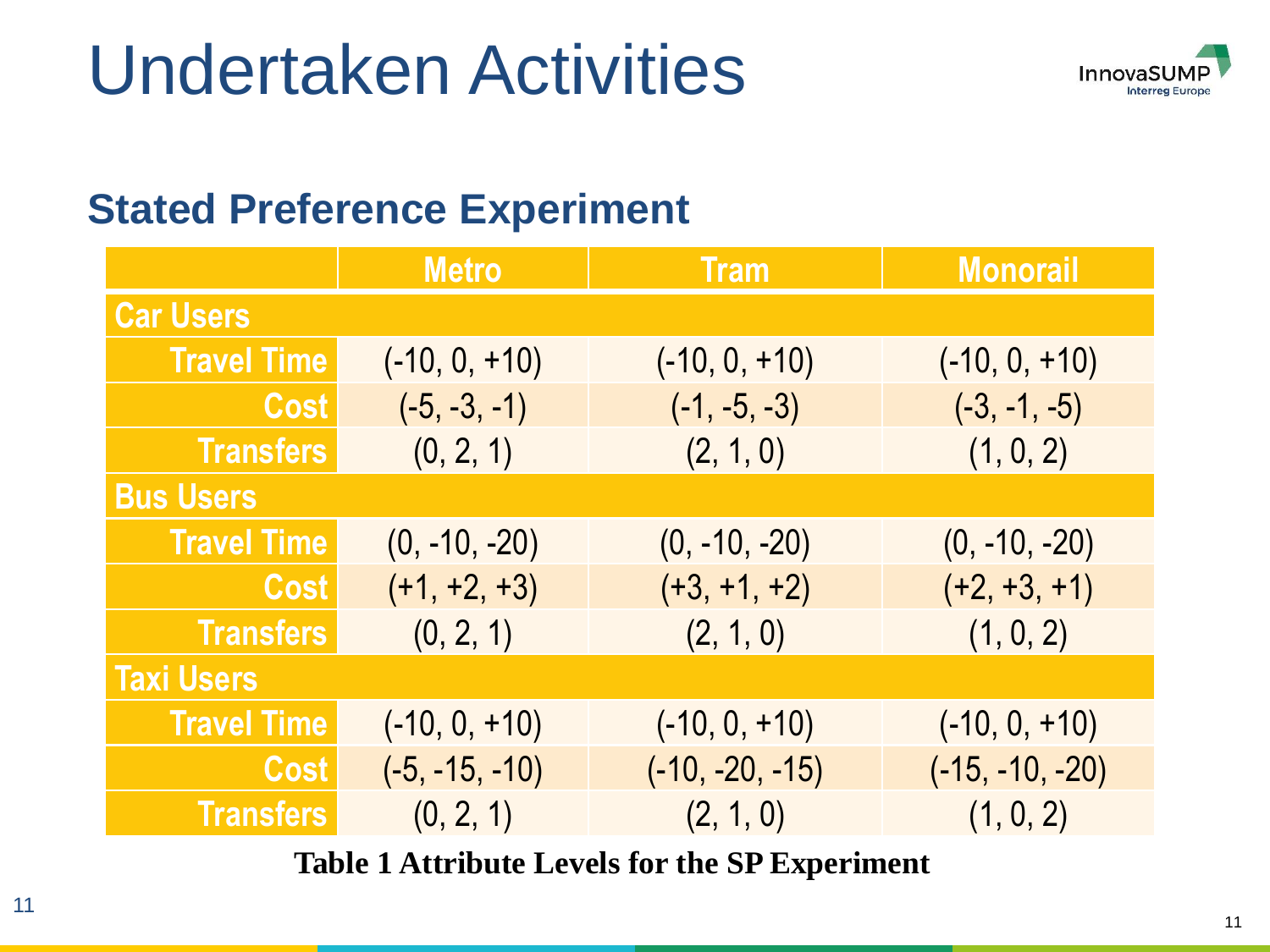

#### **Questionnaire Survey**

- Conducted within 1 month period (March to April)
- For the development of the choice models, 357 responses were finally considered as valid
- Binary choice models were developed between The existing mode (car/bus/taxi)

The alternative given (metro/monorail/tram)

To identify how (and in which extent) **mode** and **user**  specific attributes are affecting mode choice procedure

18 binary choice models developed

3 demand segmentsx3alternativesx2models=18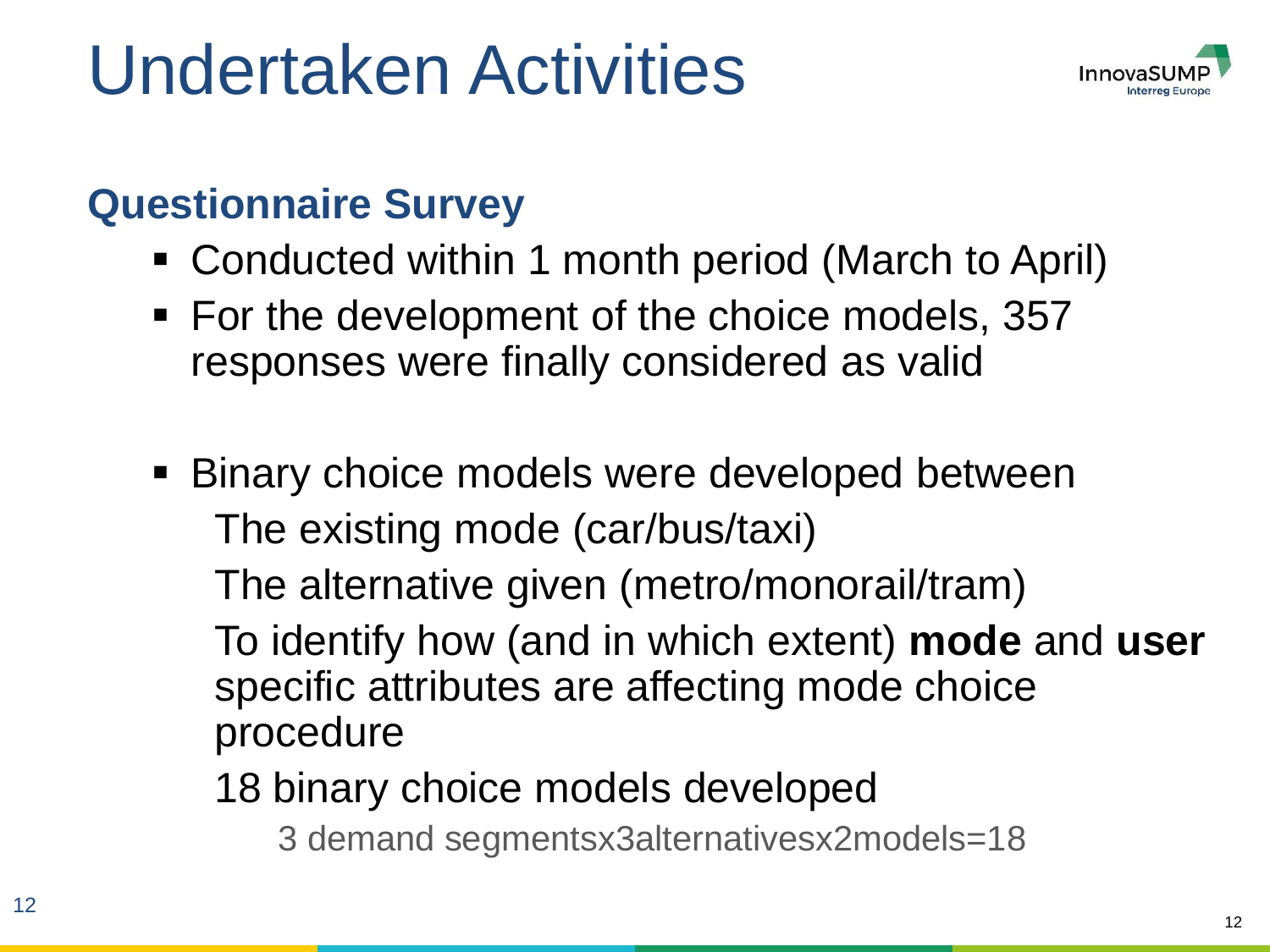### Descriptive Statistics



| <b>Variable/interval</b> |                        | <b>Car Users</b> |      | <b>Bus Users</b> |               | <b>Taxi Users</b> |             |  |
|--------------------------|------------------------|------------------|------|------------------|---------------|-------------------|-------------|--|
|                          |                        | $(N=126)$        |      | $(N=105)$        |               | $(N=126)$         |             |  |
|                          |                        | Freq.            | %    | Freq.            | $\frac{0}{0}$ | Freq.             | %           |  |
|                          | <b>Every Day</b>       | 58               | 46.0 | 20               | 19.0          | $\mathbf 0$       | 0.5         |  |
|                          | > 4 times/month        | $\mathbf{1}$     | 8.5  | $\overline{2}$   | 1.9           | $\overline{0}$    | .0          |  |
|                          | 4 times/month          | $\overline{1}$   | 8.5  | $\overline{2}$   | 1.9           | $\overline{2}$    | 1.6         |  |
| <b>Frequency</b>         | 3 times/month          | 3                | 2.4  | $\mathbf{1}$     | 1.0           | 5                 | 4.0         |  |
|                          | 2 times/month          | $\overline{4}$   | 3.2  | $\overline{2}$   | 1.9           | 11                | 8.7         |  |
|                          | 1 time/month           | 12               | 9.5  | 10               | 9.5           | 13                | 10.3        |  |
|                          | Seldom*                | 47               | 37.3 | 68               | 64.8          | 95                | 75.4        |  |
|                          | <b>Work</b>            | 58               | 46.0 | 20               | 19.0          | $\overline{0}$    | $\mathbf 0$ |  |
| <b>Purpose</b>           | $Fly^*$                | 18               | 14.3 | 69               | 65.7          | 116               | 92.1        |  |
|                          | <b>Escort</b>          | 50               | 39.7 | 16               | 15.2          | 10                | 7.9         |  |
| gender                   | Man*                   | 72               | 57.1 | 42               | 40.0          | 68                | 54.0        |  |
|                          | Woman                  | 54               | 42.9 | 63               | 60.0          | 58                | 46.0        |  |
| age                      | $18 - 25*$             | 15               | 11.9 | 46               | 43.8          | 24                | 19.0        |  |
|                          | 26-35                  | 39               | 31.0 | 32               | 30.5          | 32                | 25.4        |  |
|                          | 36-45                  | 37               | 29.4 | 8                | 7.6           | 31                | 24.6        |  |
|                          | 46-55                  | 26               | 20.6 | 14               | 13.3          | 25                | 19.8        |  |
|                          | 56-65                  | $\overline{7}$   | 5.6  | $\mathbf 1$      | 1.0           | 13                | 10.3        |  |
|                          | 66+                    | $\overline{2}$   | 1.6  | $\overline{4}$   | 3.8           | $\mathbf{1}$      | 8.5         |  |
|                          | Private<br>Employee    | 76               | 60.3 | 35               | 33.3          | 39                | 31.0        |  |
|                          | <b>Public Employee</b> | 14               | 11.1 | 16               | 15.2          | 12                | 9.5         |  |
| occupation               | <b>Free Lancer</b>     | 24               | 19.0 | 14               | 13.3          | 36                | 28.6        |  |
|                          | <b>Student</b>         | $\overline{4}$   | 3.2  | 32               | 30.5          | 19                | 15.1        |  |
|                          | <b>Retired</b>         | $\overline{4}$   | 3.2  | 5                | 4.8           | 11                | 8.7         |  |
|                          | <b>Unemployed</b>      | $\overline{4}$   | 3.2  | 3                | 2.9           | 9                 | 7.1         |  |
| PuT                      | yes                    | $\overline{4}$   | 3.2  | 19               | 18.1          | 3                 | 2.4         |  |
| pass                     | no                     | 122              | 96.8 | 86               | 81.9          | 123               | 97.6        |  |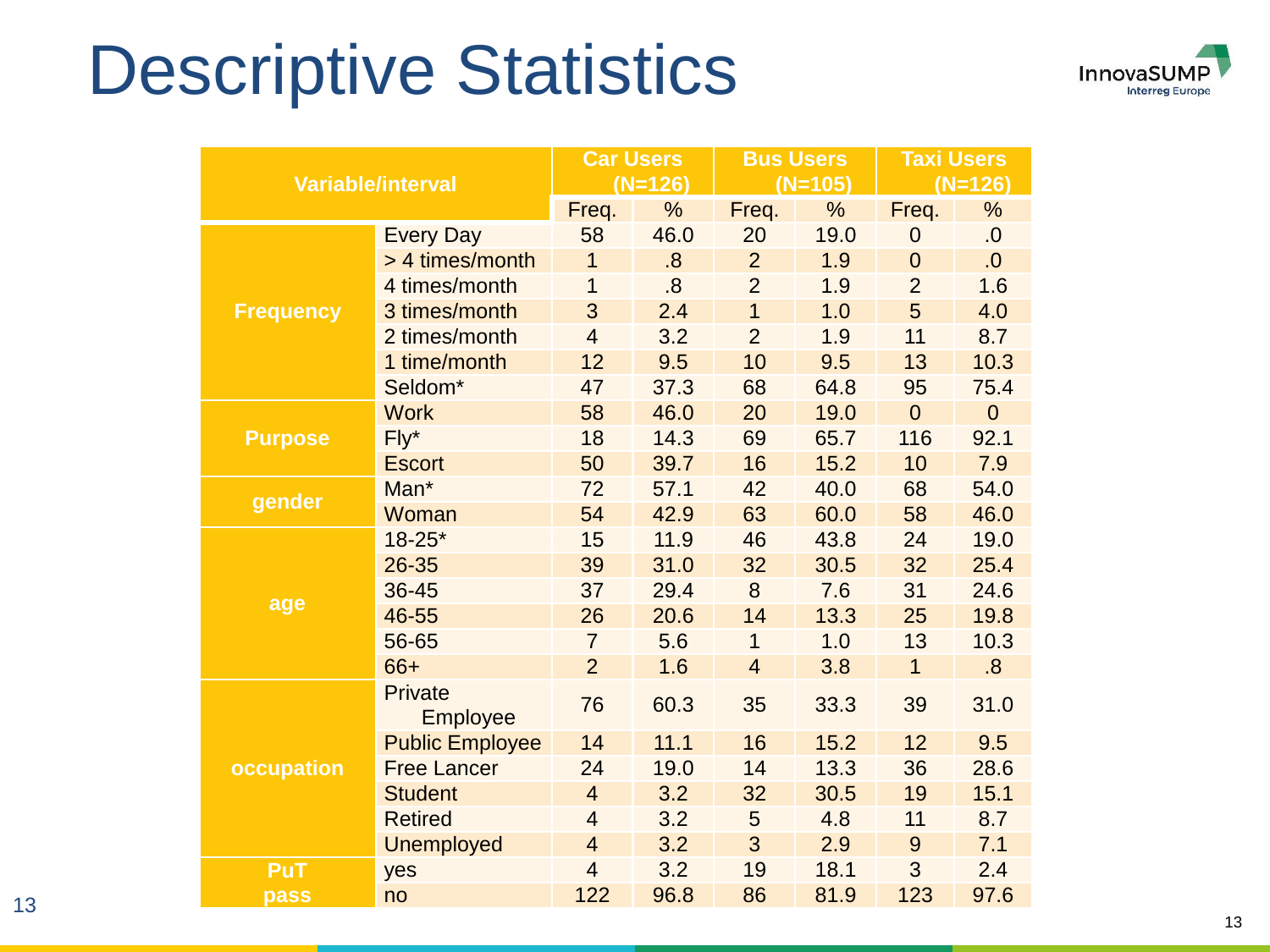### Modal Choice Specification



14

| <b>Model 1</b> |                 |                                                                              |                                 |                                                                                                                                                                                                                                                        |  |  |  |
|----------------|-----------------|------------------------------------------------------------------------------|---------------------------------|--------------------------------------------------------------------------------------------------------------------------------------------------------------------------------------------------------------------------------------------------------|--|--|--|
|                |                 | <u>vmetro</u>                                                                |                                 | Vcar                                                                                                                                                                                                                                                   |  |  |  |
| <b>beta</b>    |                 | <b>Parameter</b>                                                             | beta                            | Parameter                                                                                                                                                                                                                                              |  |  |  |
|                | $\frac{3}{3^2}$ | metro <sub>time</sub><br>metro <sub>cost</sub><br>metro <sub>transfers</sub> |                                 | car <sub>time</sub><br>car <sub>cost</sub><br>car <sub>transfers</sub>                                                                                                                                                                                 |  |  |  |
|                |                 |                                                                              |                                 |                                                                                                                                                                                                                                                        |  |  |  |
|                |                 |                                                                              |                                 |                                                                                                                                                                                                                                                        |  |  |  |
|                |                 |                                                                              |                                 | $\begin{array}{ccc}\n\beta_4 & \text{ca} \\ \beta_5 & \text{ca} \\ \beta_6 & \text{ca} \\ \text{ASC}_{\text{car}}\n\end{array}$                                                                                                                        |  |  |  |
|                |                 |                                                                              | <b>Model 2</b>                  |                                                                                                                                                                                                                                                        |  |  |  |
|                |                 | Vmetro                                                                       |                                 | Vcar                                                                                                                                                                                                                                                   |  |  |  |
| <b>beta</b>    |                 | <b>Parameter</b>                                                             | <b>beta</b>                     | <b>Parameter</b>                                                                                                                                                                                                                                       |  |  |  |
|                | $\frac{3}{3^2}$ |                                                                              |                                 |                                                                                                                                                                                                                                                        |  |  |  |
|                |                 |                                                                              |                                 |                                                                                                                                                                                                                                                        |  |  |  |
|                |                 | metro <sub>time</sub><br>metro <sub>cost</sub><br>metro <sub>transfers</sub> | B<br>B<br>B<br>B<br>B<br>B<br>7 | car <sub>time</sub><br>car <sub>cost</sub><br>car <sub>transfers</sub><br>freq_everyday                                                                                                                                                                |  |  |  |
|                |                 |                                                                              |                                 |                                                                                                                                                                                                                                                        |  |  |  |
|                |                 |                                                                              |                                 | freq>4times_month<br>freq_4times_month<br>freq_3times_month<br>freq_2times_month<br>freq_1times_month<br>purp_work<br>purp_accomp<br>Age_26-35<br>Age_36-45<br>Age_36-45<br>Age_36-45<br>Age_46-55<br>Age_56-65<br>Age_56-65<br>Age_56-65<br>Age_56-65 |  |  |  |
|                |                 |                                                                              | $\beta_9^8$                     |                                                                                                                                                                                                                                                        |  |  |  |
|                |                 |                                                                              |                                 |                                                                                                                                                                                                                                                        |  |  |  |
|                |                 |                                                                              |                                 |                                                                                                                                                                                                                                                        |  |  |  |
|                |                 |                                                                              |                                 |                                                                                                                                                                                                                                                        |  |  |  |
|                |                 |                                                                              |                                 |                                                                                                                                                                                                                                                        |  |  |  |
|                |                 |                                                                              |                                 |                                                                                                                                                                                                                                                        |  |  |  |
|                |                 |                                                                              |                                 |                                                                                                                                                                                                                                                        |  |  |  |
|                |                 |                                                                              |                                 |                                                                                                                                                                                                                                                        |  |  |  |
|                |                 |                                                                              |                                 |                                                                                                                                                                                                                                                        |  |  |  |
|                |                 |                                                                              |                                 |                                                                                                                                                                                                                                                        |  |  |  |
|                |                 |                                                                              |                                 |                                                                                                                                                                                                                                                        |  |  |  |
|                |                 |                                                                              |                                 | $\widehat{\text{ASC}}_{\text{car}}^{\bullet}$                                                                                                                                                                                                          |  |  |  |
|                |                 |                                                                              |                                 |                                                                                                                                                                                                                                                        |  |  |  |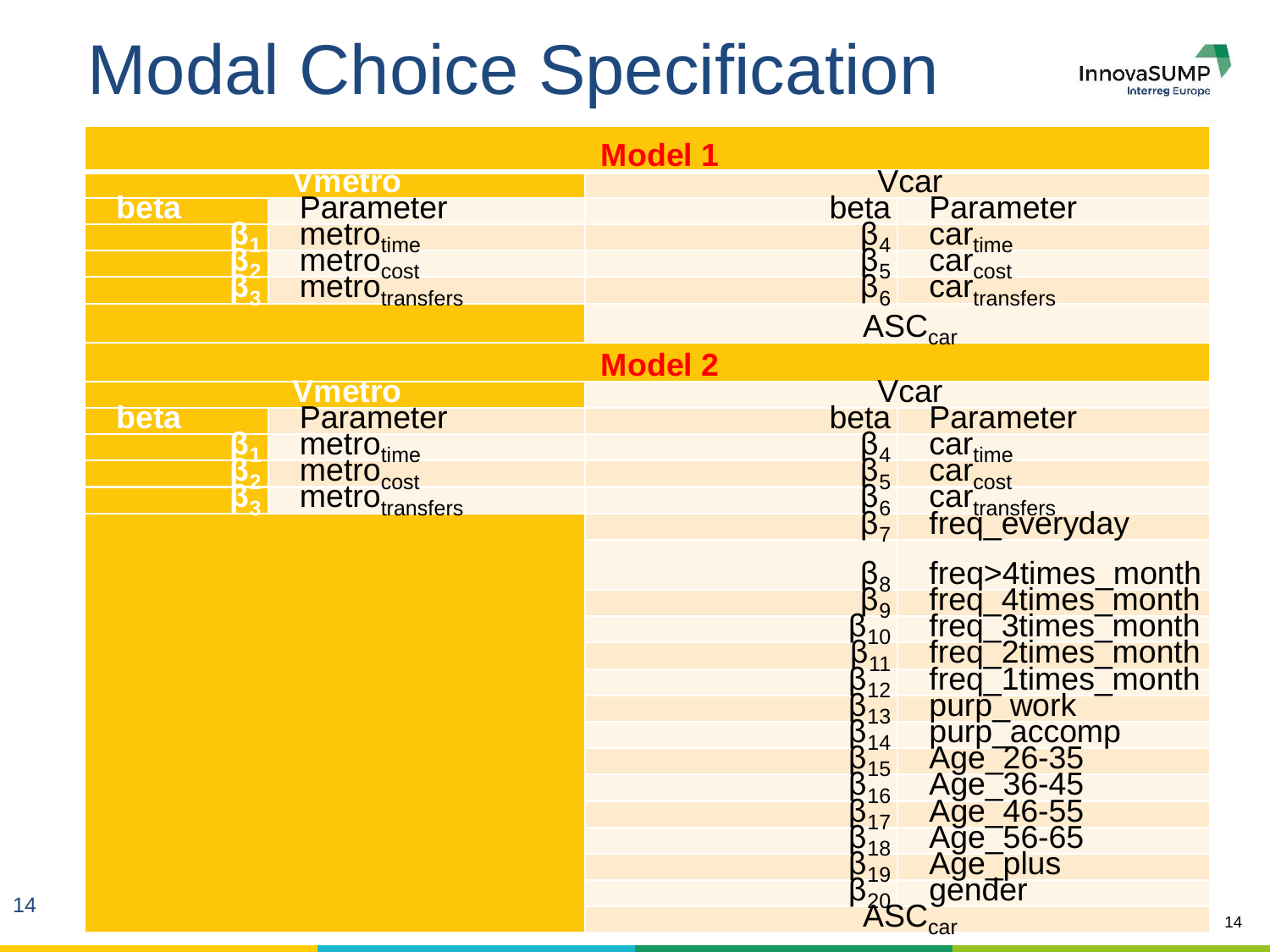### Car Users Modal Behavior Results (1/2)



- The only models with statistical significant *alternative specific constant (ASC)*
- negative ASC for the car, meaning a relative preference of the car users for the alternative (strong preference to the metro system, followed by the tram and the monorail respectively)

#### ▪ **Mode Specific Variables**

Travel Time (for the metro and monorail model) Number of Transfers (metro and monorail model) Travel cost (tram model)

#### ▪ **User Specific Variables**

Age (metro and tram model) Trip frequency (monorail model)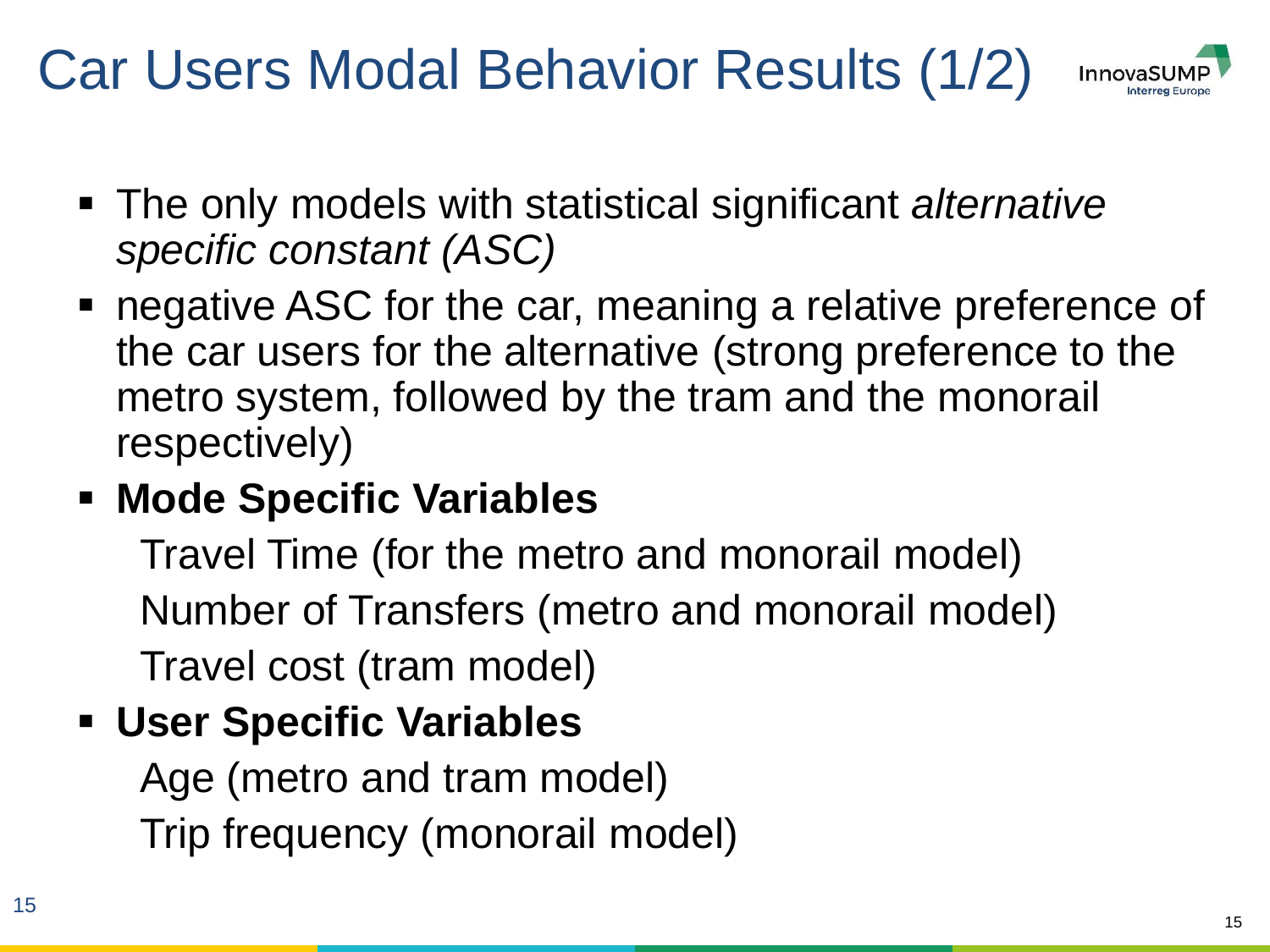

### Car Users Modal Behavior Results (2/2)

■ Standardized Estimates

Travel time almost twice as important compared to the number of transfers (for the metro and monorail model) User specific variables have lower effect compared to mode specific variables

▪ Likelihood Ratio tests indicate **zero effect** on mode choice interpretation, regarding the car users, since they do not improve the explanatory power of the choice models with the only exception of the tram model (sig 95% level)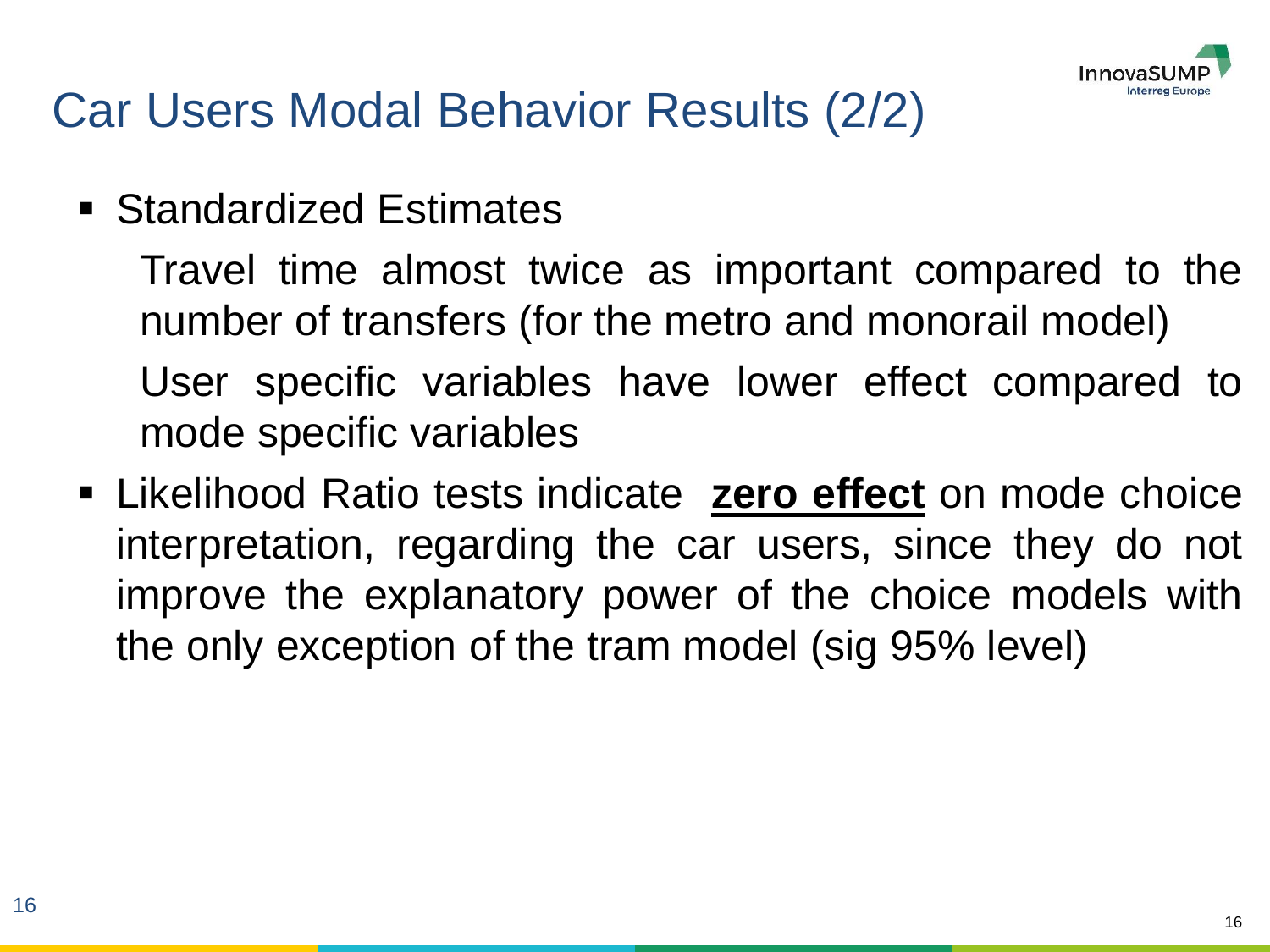### Bus Users Modal Behavior Results (1/2)



No statistically significant *alternative specific constant (ASC)*

 $\Box$  In line with the findings of similar studies that argue about the relative preference of existing public transport users over the alternative proposed rail public transport mode (Axhausen et al, 2001, Ben-Akiva & Morikawa, 2002, Scherer, 2010)

#### ▪ **Mode Specific Variables**

Travel Time and Cost (all models) Number of Transfers **NOT**

#### ▪ **User Specific Variables**

Gender (all models)

Trip frequency (metro and monorail models) Age (tram model)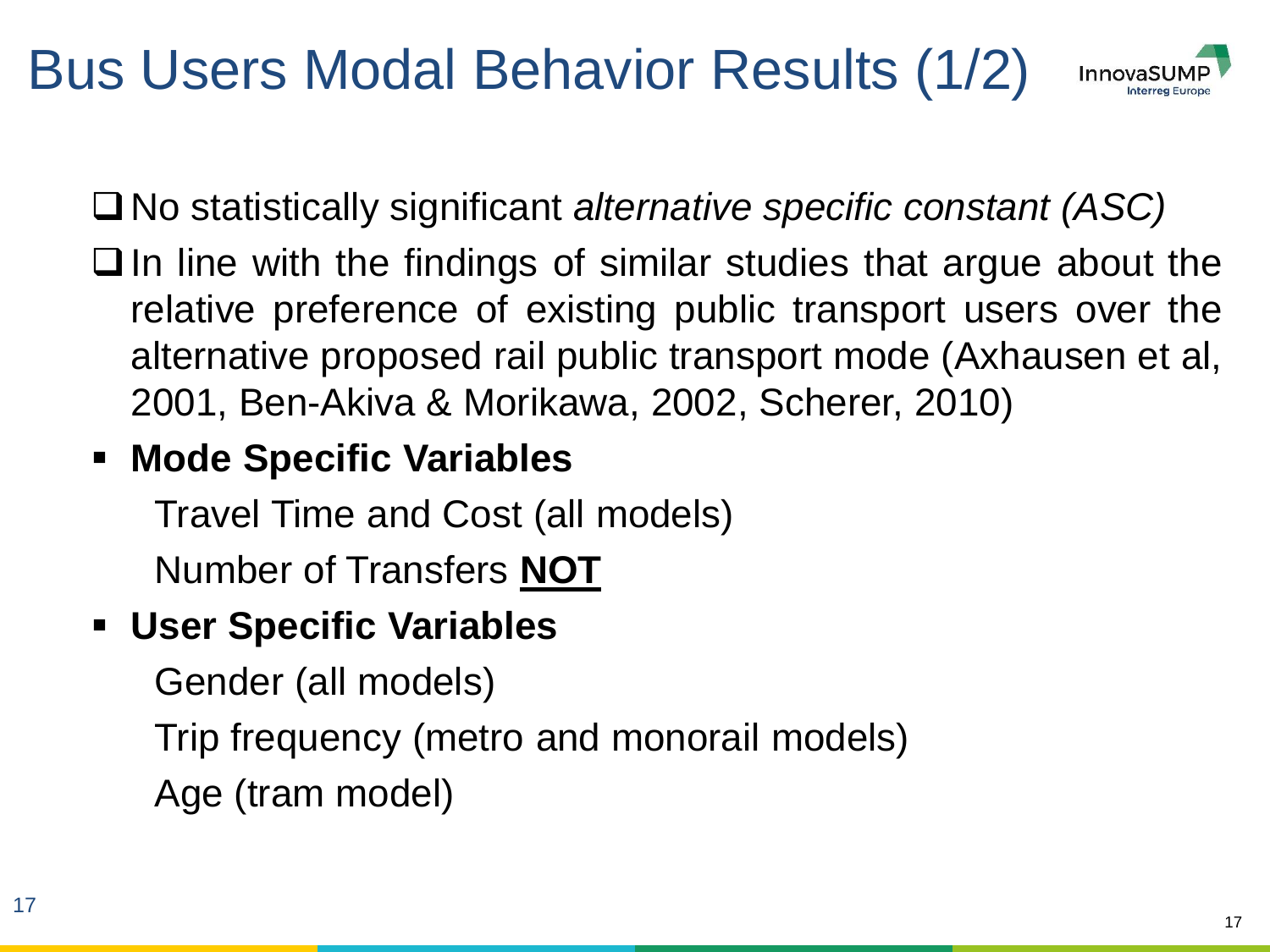Bus Users Modal Behavior Results (2/2)



■ Standardized Estimates

Travel time is the dominant factor for mode choice User specific variables have also strong influence in mode choice

▪ Likelihood Ratio tests indicate **strong effect** on mode choice interpretation, regarding the bus users, since they do improve the explanatory power of the choice models (sig.99% for all models)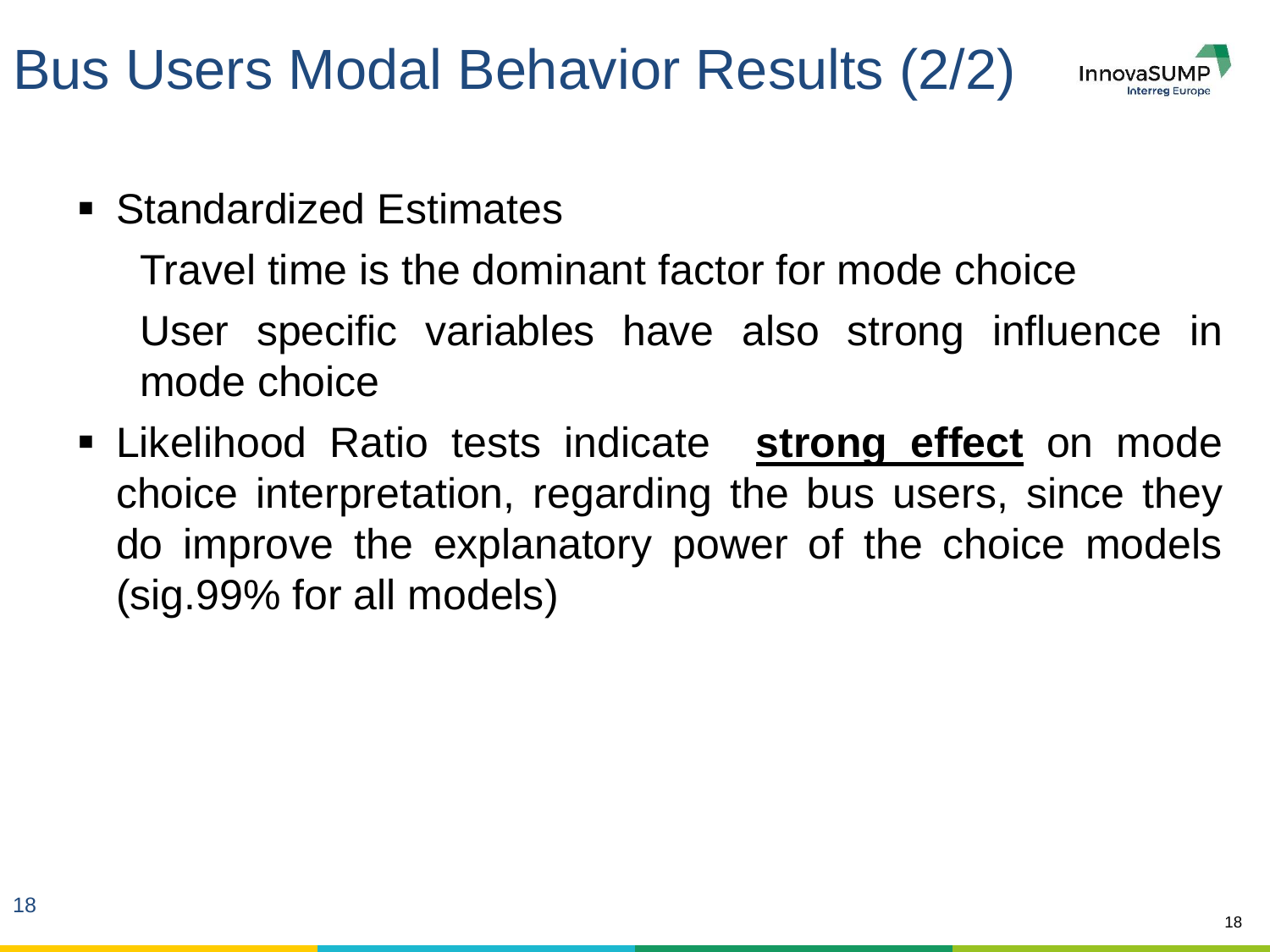### Taxi Users Modal Behaviour Results (1/2)



- No statistically significant *alternative specific constant (ASC)*
- $\blacksquare$  in line with the findings of similar studies (Castillo-Manzano, 2010, Jou et al, 2011, Roh, 2013)

### **E** Mode Specific Variables

- **Travel Time (metro model)**
- **Travel Cost (all models)**
- **Number of Transfers (all models)**

#### **User Specific Variables**

- Age (all models)
- Gender (monorail model)
- **Trip purpose (monorail and tram models)**
- **Filte Frequency (monorail and tram models)**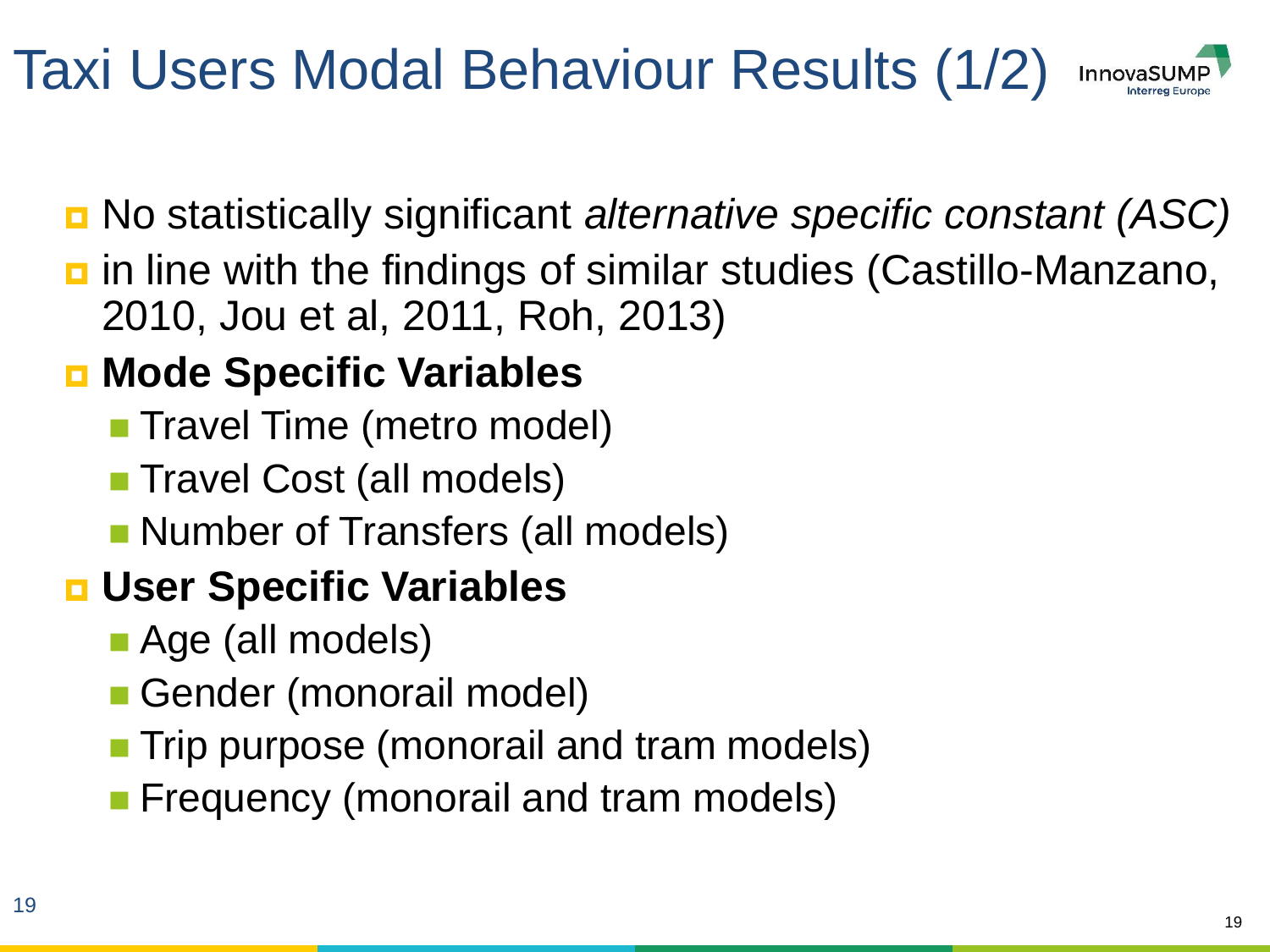Taxi Users Modal Behaviour Results (2/2)



#### ■ Standardized Estimates

Travel cost and transfers the dominant factors for mode choice

User specific variables also influence mode choice

**EXA** Likelihood Ratio tests indicate **strong effect** on mode choice interpretation, regarding the taxi users, since they do improve the explanatory power of the choice models (sig.99% for all models)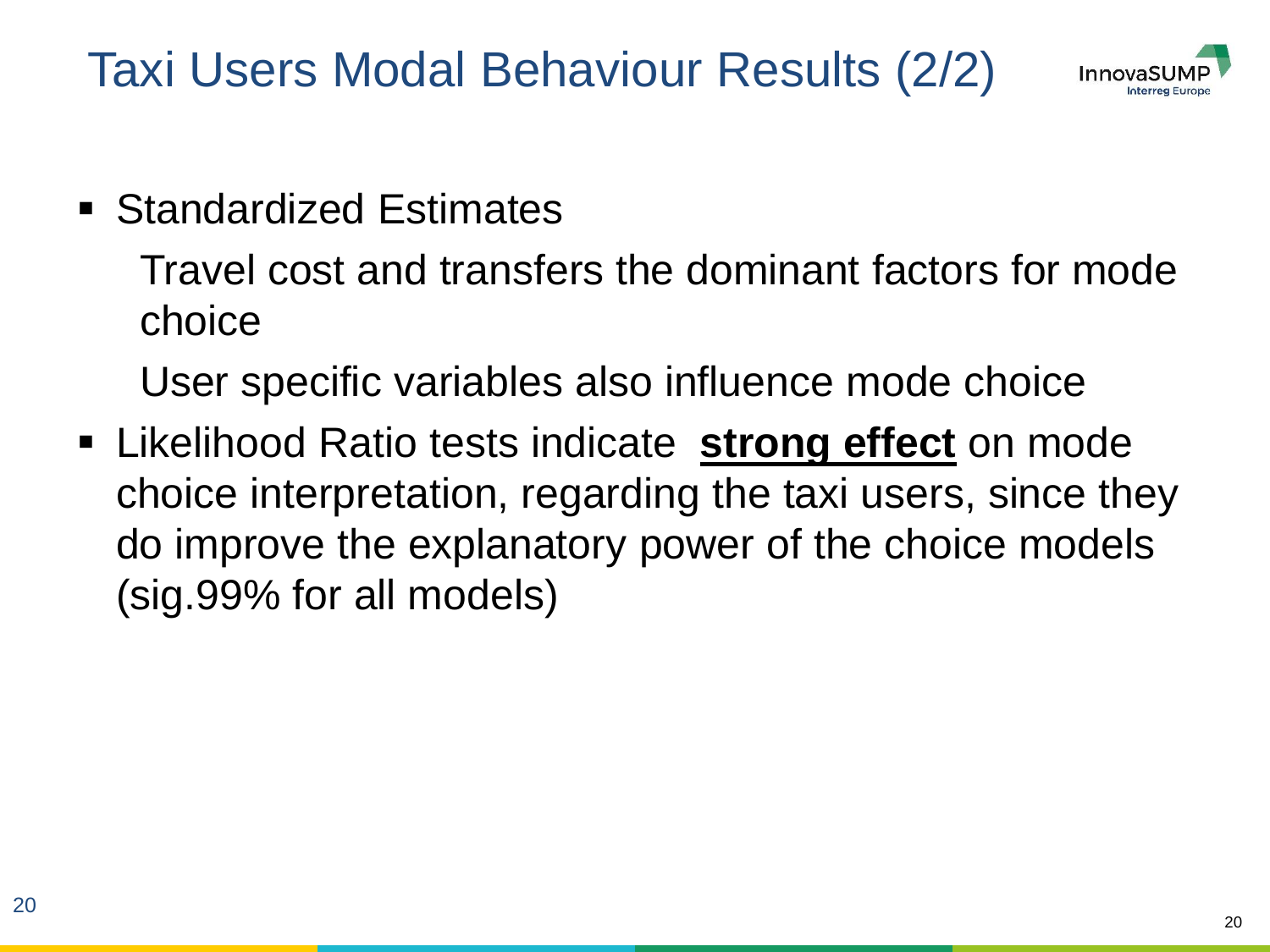## Odds Ratio Calculations



|                                                    |                                   | <b>Car Users</b> |           | <b>Bus Users</b> |     |           | <b>Taxi Users</b> |     |           |      |
|----------------------------------------------------|-----------------------------------|------------------|-----------|------------------|-----|-----------|-------------------|-----|-----------|------|
| <b>Beta</b>                                        | Variables and reference variables | M1               | <b>MR</b> |                  | M1  | <b>MR</b> | Τ                 | M1  | <b>MR</b> | T    |
| Age: Reference category 18-24 years old            |                                   |                  |           |                  |     |           |                   |     |           |      |
| b15                                                | Aged 26 to 35 years old           |                  |           |                  |     |           |                   | 4.6 | 2.8       | 9.0  |
| b17                                                | Aged 46 to 55 years old           | 1.7              |           | 1.8              |     |           |                   | 5.4 | 4.0       | 4.7  |
| b19                                                | Aged over 66 years old            |                  |           |                  |     |           | 0.1               |     | 35.2      | 17.6 |
| <b>Frequency: Reference category travel seldom</b> |                                   |                  |           |                  |     |           |                   |     |           |      |
| b7                                                 | every day                         |                  |           |                  | 3.0 |           |                   |     |           |      |
| b9                                                 | travel 4 times per month          |                  |           |                  |     |           |                   |     | 35.2      | 17.6 |
| b11                                                | travel 2 times per month          |                  | 3.5       |                  |     |           |                   |     |           | 2.3  |
| b12                                                | travel 1 time per month           |                  |           |                  | 0.2 | 0.4       |                   |     |           |      |
| <b>Gender: Reference category man</b>              |                                   |                  |           |                  |     |           |                   |     |           |      |
| b20                                                | Woman                             |                  |           |                  | 2.4 | 2.4       | 3.1               |     | 2.3       |      |
| <b>Purpose: Refernce category fly</b>              |                                   |                  |           |                  |     |           |                   |     |           |      |
| b14                                                | <b>Escort</b>                     |                  |           |                  |     |           |                   |     | 0.2       | 0.3  |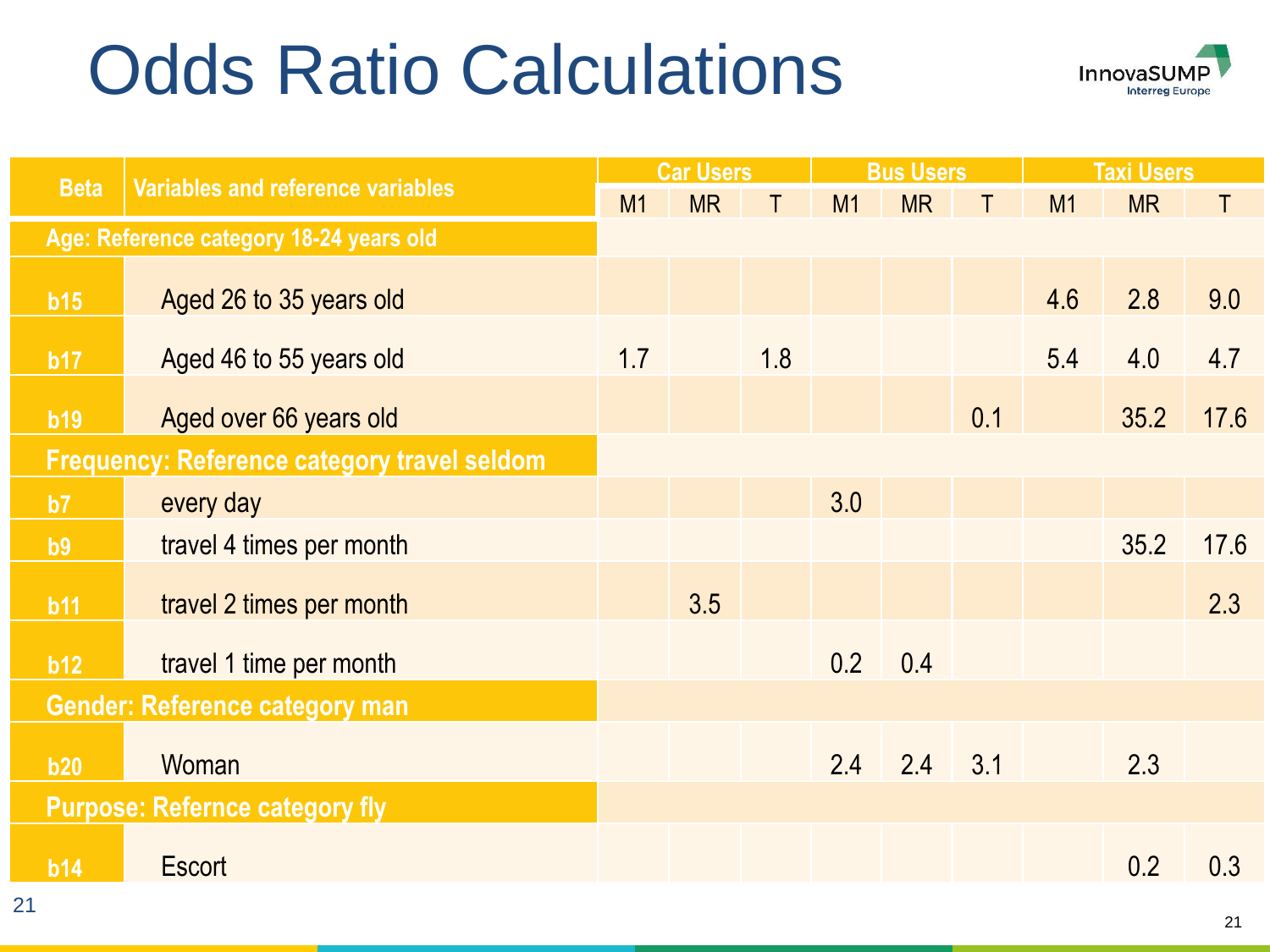### Travel Cost and Time Elasticities



|                                           | <b>Metro</b>             |           |          | <b>Monorail</b> | <b>Tram</b> |          |  |
|-------------------------------------------|--------------------------|-----------|----------|-----------------|-------------|----------|--|
| <b>Current mode</b>                       | Model 1                  | Model 2   | Model 1  | Model 2         | Model 1     | Model 2  |  |
| <b>Travel Time</b><br><b>Elasticities</b> |                          |           |          |                 |             |          |  |
| Car                                       | $+0.281$                 | $+0.279$  | $+0.018$ | $+0.019$        | $+0.002$    | $+0.002$ |  |
| <b>Bus</b>                                | $+0.260$                 |           | $+0.242$ | $+0.282$        | $+0.487$    | $+0.532$ |  |
| <b>Taxi</b>                               | $\overline{\phantom{a}}$ |           | ۰        |                 |             |          |  |
| <b>Travel Cost</b><br><b>Elasticities</b> |                          |           |          |                 |             |          |  |
| <b>Car</b>                                |                          |           |          | -               | ٠           | -        |  |
| <b>Bus</b>                                | $+0.449$                 |           | $+0.374$ | $+0.320$        | $+0.422$    | $+0.312$ |  |
| <b>Taxi</b>                               | $+15.773$                | $+14.951$ | $+3.059$ | $+2.855$        | $+0.829$    | $+1.161$ |  |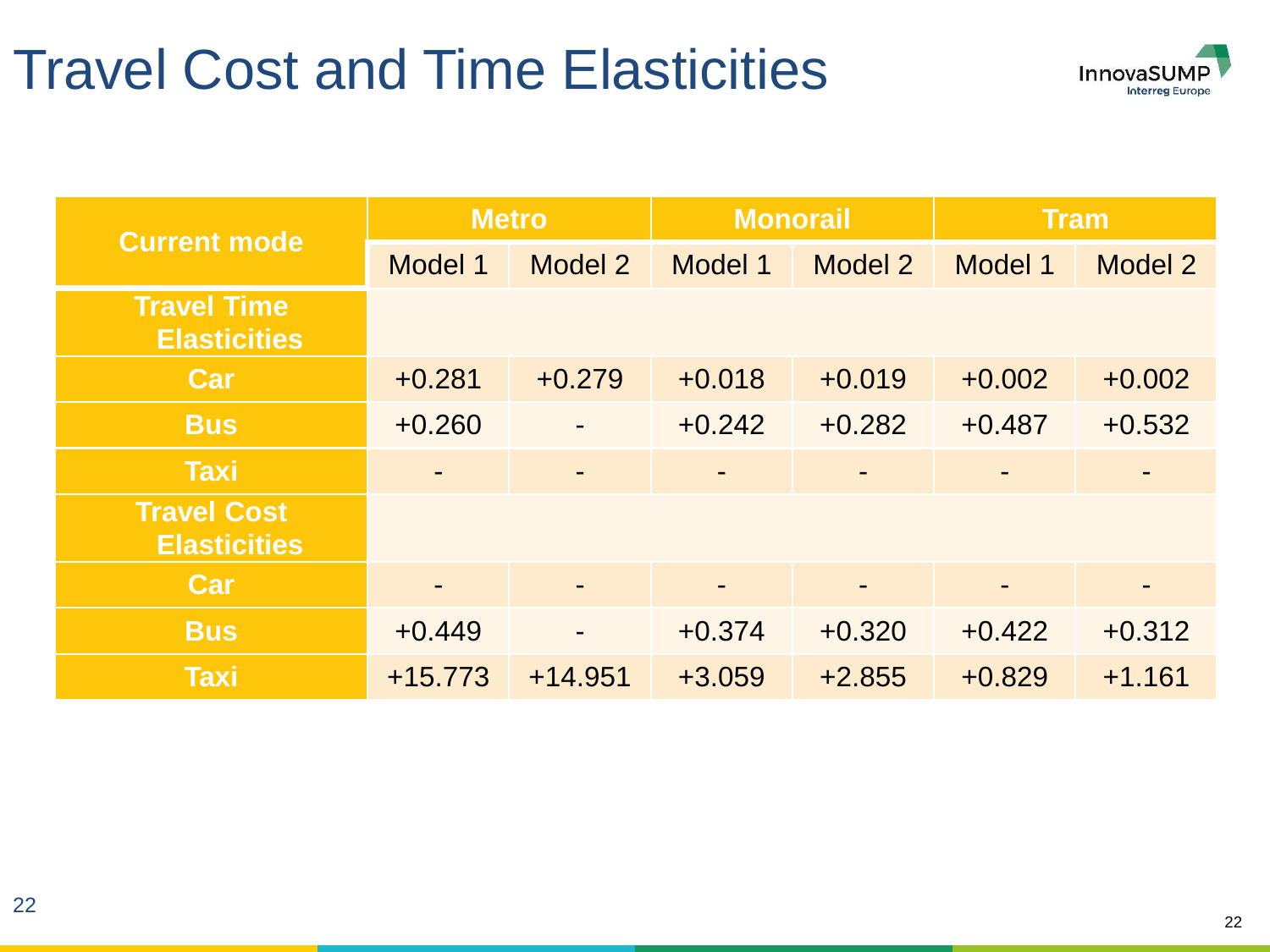## Final Conclusions



- **E** airport ground access modes plays among other factors an important role in the attractiveness of an airport
- The analysis confirmed previous findings time, cost and number of transfers in the mode choice user specific variables (socioeconomic and trip characteristics) seems to play an important role in the mode choice process in the case of the **bus users** and the **taxi users**.

Important determinants : traveler's age, gender and the frequency travel to the airport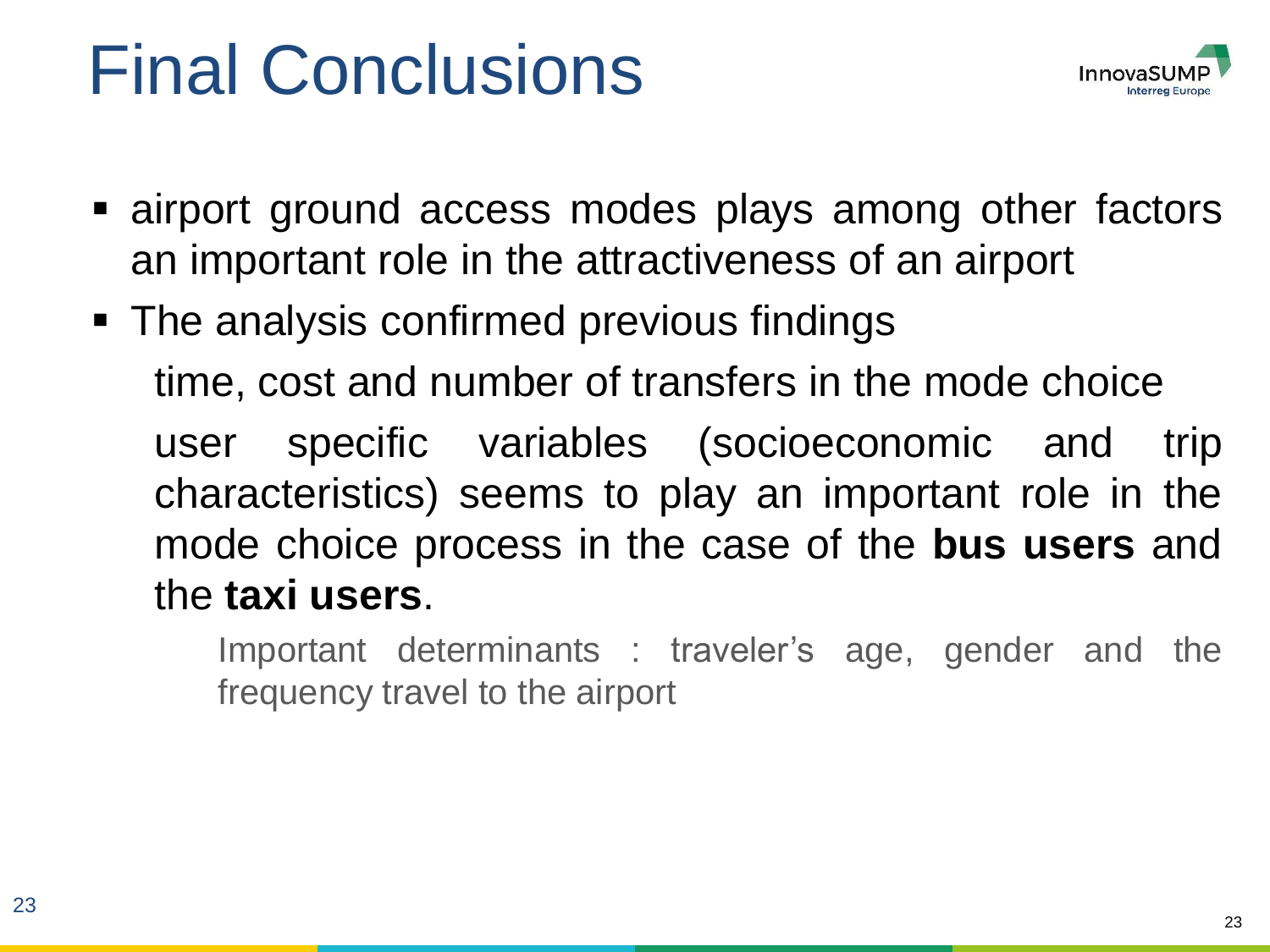# References (1/2)



- Kouwenhoven M., "The Role of Accessibility in Passengers' Choice of Airports", Discussion Paper No 2008-14, International Transport Forum, Organization for Economic Cooperation and Development (OECD), 2008
- Ashley D., Merz S.K., *"Airport Rail Links – A Post Audit"*, 5th Annual Queensland Transport Infrastructure Conference, 2002
- Hellenic Civilian Aviation Authority, *"Monthly and annual statistical data for the year 2012"*, on line at [www.hcca.gr,](http://www.hcca.gr/) retrieved 10/07/2013 (in Greek)
- Thessaloniki Public Transport Authority, *"Connection of Thessaloniki International "Macedonia" Airport with the future fixed track rapid system network of Thessaloniki. Initiatives and experiences derived from Public Transport Development in European Cities"*, Feasibility Report, CIVITAS CATALIST initiative, Grant agreement no: CATALIST/6FP/call4/010, Thessaloniki, June 2011, Greece.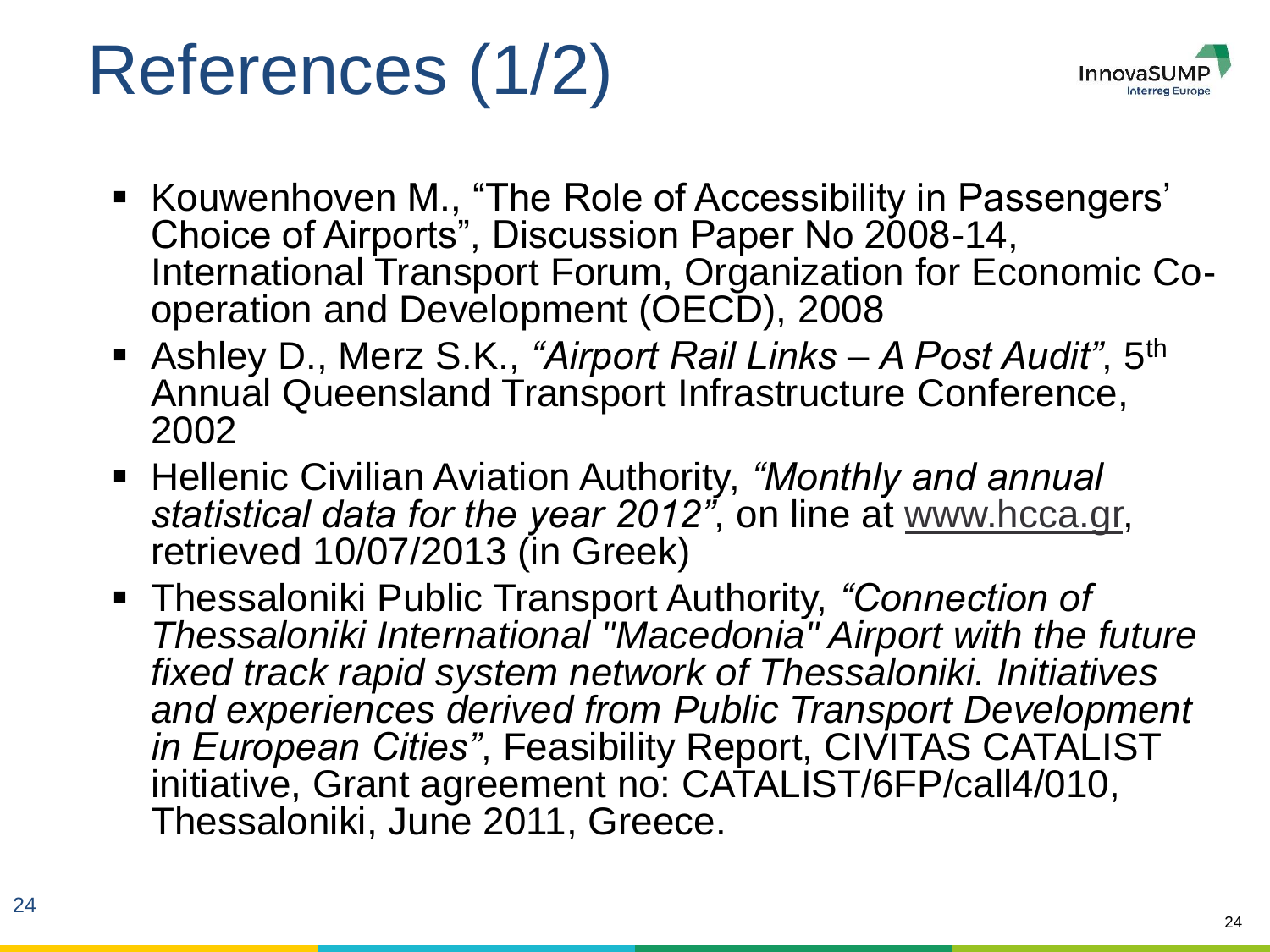## References (2/2)



- Axhausen KW, Haupt T., Fell B, Heidl U, (2001). Searching for the Rail Bonus-Results from a panel SP/RP study. EJTIR, 1(4), 353-369.
- Scherer, M. (2010). Is Light Rail More Attractive to Users Than Bus Transit?.Transportation Research Record: Journal of the Transportation Research Board, 2144(1), 11-19.
- Ben-Akiva, M., & Morikawa, T. (2002). Comparing ridership attraction of rail and bus. Transport Policy, 9(2), 107-116.
- Roh, H. J. (2013). Mode Choice Behavior of Various Airport User Groups for Ground Airport Access. Open Transportation Journal, 7, 43-55.
- Castillo-Manzano, J. I. (2010). The city-airport connection in the low-cost carrier era: Implications for urban transport planning. Journal of Air Transport Management, 16(6), 295- 298.